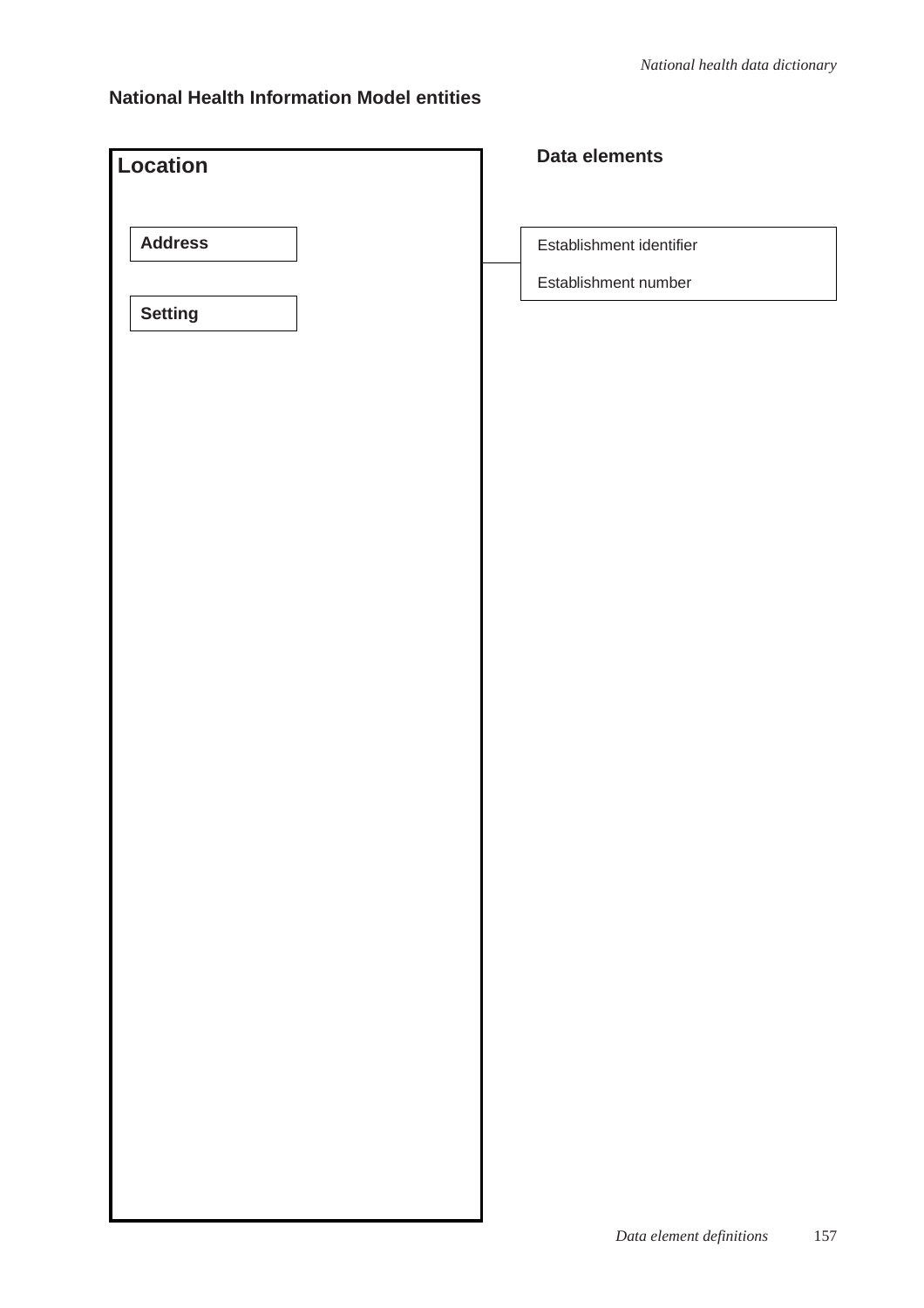# **Establishment identifier**

| Admin. status:                                                  | <b>CURRENT</b>                                                                                                                                                                                    | 1/07/97                                                                                                                                                                                                                                                                                                                                                                                            |             |  |  |
|-----------------------------------------------------------------|---------------------------------------------------------------------------------------------------------------------------------------------------------------------------------------------------|----------------------------------------------------------------------------------------------------------------------------------------------------------------------------------------------------------------------------------------------------------------------------------------------------------------------------------------------------------------------------------------------------|-------------|--|--|
| Identifying and definitional attributes                         |                                                                                                                                                                                                   |                                                                                                                                                                                                                                                                                                                                                                                                    |             |  |  |
| <b>NHIK</b> identifier:                                         | 000050<br><b>Version number:</b><br>2                                                                                                                                                             |                                                                                                                                                                                                                                                                                                                                                                                                    |             |  |  |
| Data element type:                                              | <b>COMPOSITE ELEMENT</b>                                                                                                                                                                          |                                                                                                                                                                                                                                                                                                                                                                                                    |             |  |  |
| <b>Definition:</b>                                              | Identifier for the establishment in which episode or event occurred. Each<br>separately administered health care establishment to have a unique identifier<br>at the national level.              |                                                                                                                                                                                                                                                                                                                                                                                                    |             |  |  |
| <i>Context:</i>                                                 | Institutional health care                                                                                                                                                                         |                                                                                                                                                                                                                                                                                                                                                                                                    |             |  |  |
| <b>Relational and representational attributes</b>               |                                                                                                                                                                                                   |                                                                                                                                                                                                                                                                                                                                                                                                    |             |  |  |
| Datatype:                                                       | Alphanumeric                                                                                                                                                                                      | <b>Representational form:</b>                                                                                                                                                                                                                                                                                                                                                                      | <b>CODE</b> |  |  |
| <b>Field size:</b>                                              | Min. 6<br><b>Max.</b> 6                                                                                                                                                                           | <b>Representational layout: NNANNN</b>                                                                                                                                                                                                                                                                                                                                                             |             |  |  |
| Data domain:                                                    | Concatenation of:<br>N - State identifier<br>N - Establishment sector<br>A - Region code<br>NNN - Establishment number                                                                            |                                                                                                                                                                                                                                                                                                                                                                                                    |             |  |  |
| <b>Guide for use:</b>                                           | If data is supplied on computer media, this item is only required once in the<br>header information. If information is supplied manually, this item should be<br>provided on each form submitted. |                                                                                                                                                                                                                                                                                                                                                                                                    |             |  |  |
| <b>Verification rules:</b>                                      |                                                                                                                                                                                                   |                                                                                                                                                                                                                                                                                                                                                                                                    |             |  |  |
| <b>Collection methods:</b>                                      |                                                                                                                                                                                                   |                                                                                                                                                                                                                                                                                                                                                                                                    |             |  |  |
| <b>Related data:</b>                                            | is composed of State identifier, version 2<br>is composed of Establishment sector, version 2<br>is composed of Region code, version 2<br>is composed of Establishment number, version 2           |                                                                                                                                                                                                                                                                                                                                                                                                    |             |  |  |
| <b>Administrative attributes</b>                                |                                                                                                                                                                                                   |                                                                                                                                                                                                                                                                                                                                                                                                    |             |  |  |
| <b>Source document:</b>                                         |                                                                                                                                                                                                   |                                                                                                                                                                                                                                                                                                                                                                                                    |             |  |  |
| <b>Source organisation:</b>                                     | National Health Data Committee                                                                                                                                                                    |                                                                                                                                                                                                                                                                                                                                                                                                    |             |  |  |
| National minimum data sets:                                     |                                                                                                                                                                                                   |                                                                                                                                                                                                                                                                                                                                                                                                    |             |  |  |
| Institutional mental health care<br><b>Perinatal collection</b> |                                                                                                                                                                                                   | from $1/07/97$ to                                                                                                                                                                                                                                                                                                                                                                                  |             |  |  |
| Community mental health care                                    |                                                                                                                                                                                                   | from $1/07/97$ to<br>from $1/07/98$ to                                                                                                                                                                                                                                                                                                                                                             |             |  |  |
| <b>Comments:</b>                                                |                                                                                                                                                                                                   | A residential establishment is considered to be separately administered if<br>managed as an independent institution for which there are financial,<br>budgetary and activity statistics. For example, if establishment-level data for<br>components of an area health service are not available separately at a central<br>authority, this is not grounds for treating such components as a single |             |  |  |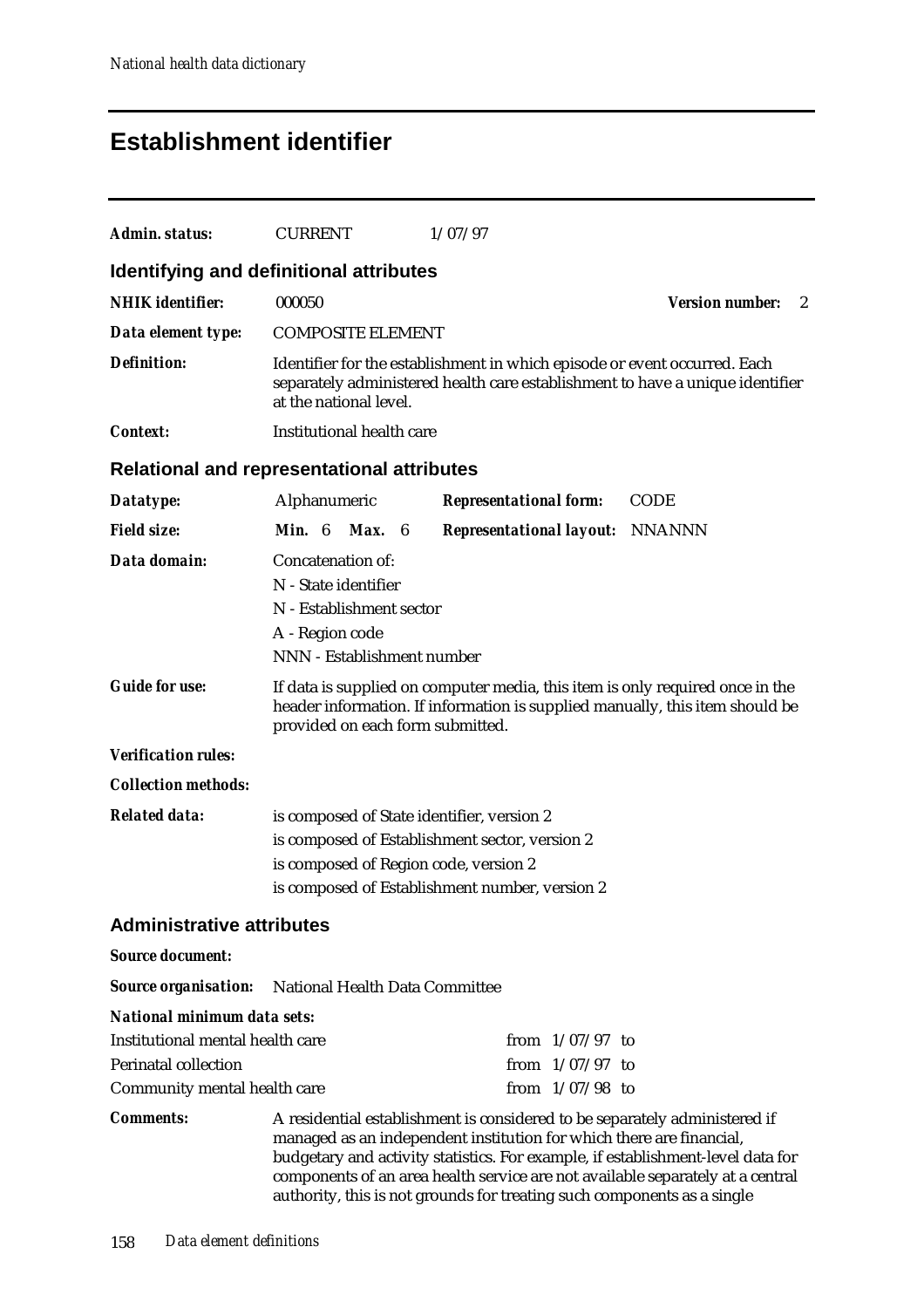## **Establishment identifier (continued)**

*Comments (cont'd):* establishment unless such data are not available at any level in the health care system.

> This item is now being used to identify hospital contracted care. The use of this item will lead to reduced duplication in reporting patient activity and will enable linkage of services to one episode of care. Used for quality assurance and auditing of data reported as contracted care.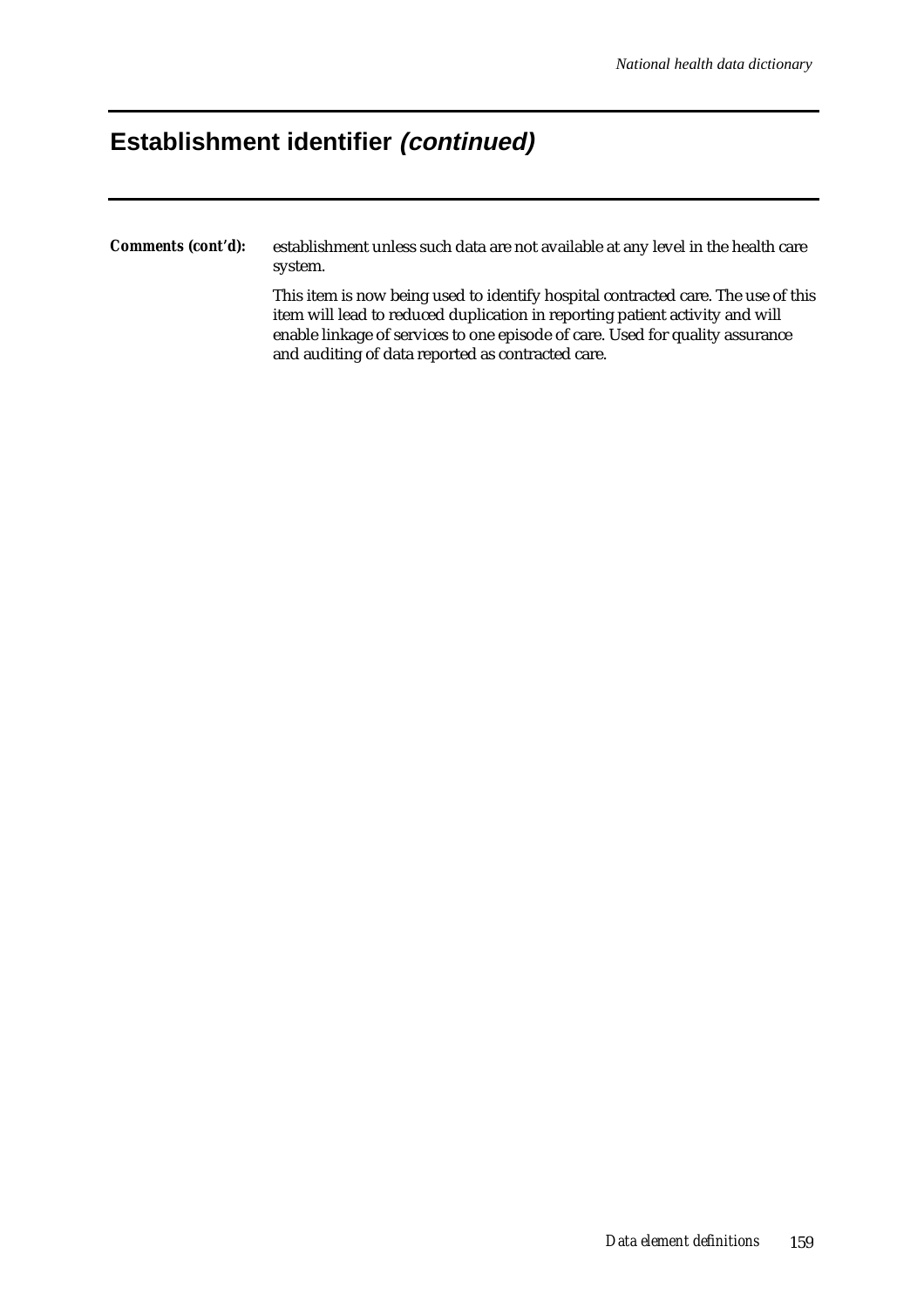# **Establishment number**

| <b>Admin. status:</b>                             | <b>CURRENT</b>              | 1/07/97                                                                |                        |   |
|---------------------------------------------------|-----------------------------|------------------------------------------------------------------------|------------------------|---|
| Identifying and definitional attributes           |                             |                                                                        |                        |   |
| <b>NHIK</b> identifier:                           | 000377                      |                                                                        | <b>Version number:</b> | 2 |
| Data element type: DATA ELEMENT                   |                             |                                                                        |                        |   |
| <b>Definition:</b>                                |                             | An identifier for establishment, unique within the State or Territory. |                        |   |
| <b>Context:</b>                                   | Institutional health care   |                                                                        |                        |   |
| <b>Relational and representational attributes</b> |                             |                                                                        |                        |   |
| Datatype:                                         | Numeric                     | <b>Representational form:</b>                                          | <b>CODE</b>            |   |
| <b>Field size:</b>                                | <b>Min.</b> $3$<br>$Max.$ 3 | <b>Representational layout:</b> NNN                                    |                        |   |
| Data domain:                                      |                             |                                                                        |                        |   |
| <b>Guide for use:</b>                             |                             |                                                                        |                        |   |
| <b>Verification rules:</b>                        |                             |                                                                        |                        |   |
| <b>Collection methods:</b>                        |                             |                                                                        |                        |   |
| <b>Related data:</b>                              |                             | is a composite part of Establishment identifier, version 2             |                        |   |
| <b>Administrative attributes</b>                  |                             |                                                                        |                        |   |
| <b>Source document:</b>                           |                             |                                                                        |                        |   |
| <b>Source organisation:</b>                       |                             |                                                                        |                        |   |
| <b>National minimum data sets:</b>                |                             |                                                                        |                        |   |
| Institutional health care                         |                             | from $1/07/89$ to                                                      |                        |   |
| Institutional mental health care                  |                             | from $1/07/97$ to                                                      |                        |   |
| <b>Perinatal collection</b>                       |                             | from $1/07/97$ to                                                      |                        |   |
| <b>Comments:</b>                                  |                             |                                                                        |                        |   |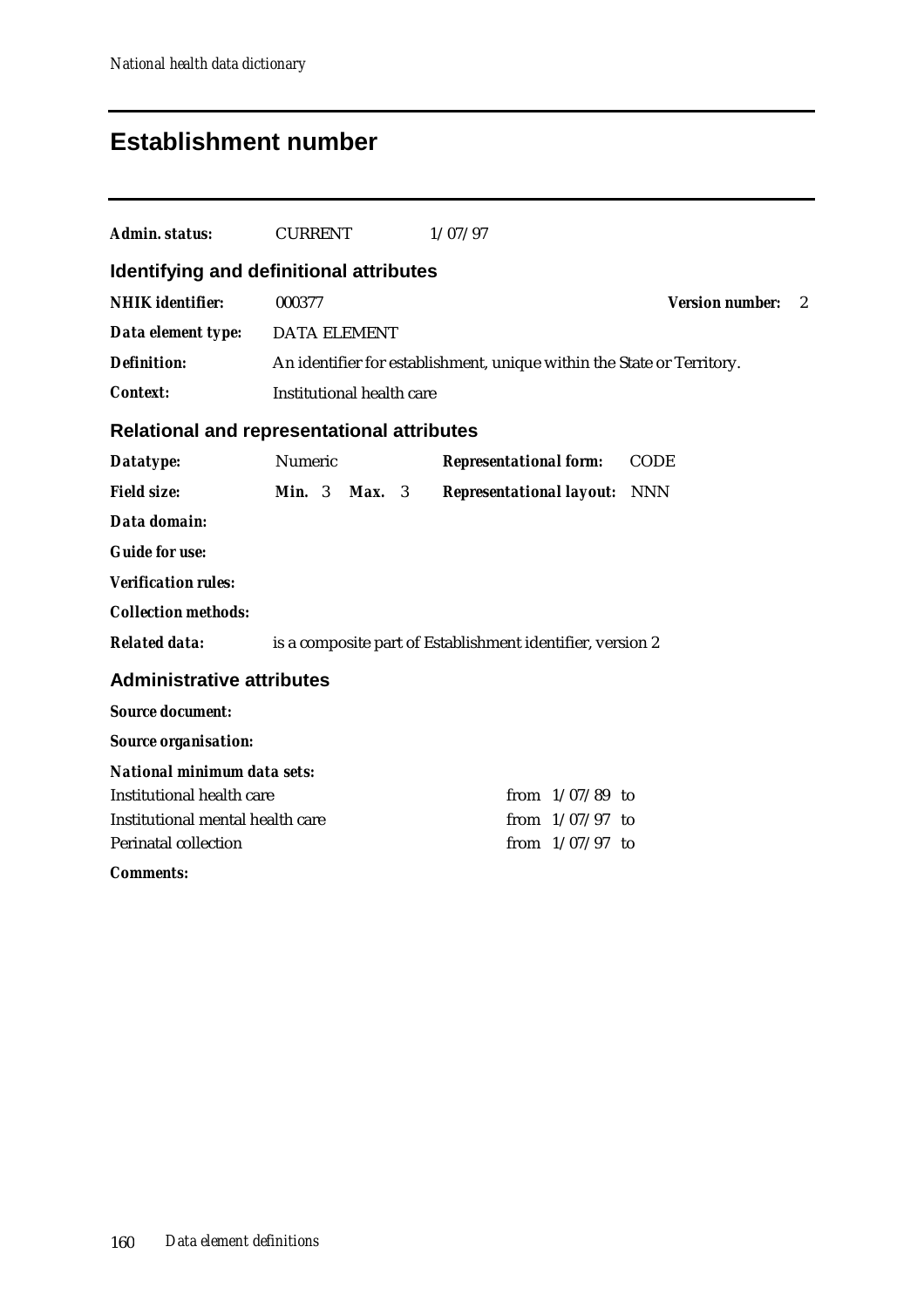| Location       |                | Data elements                   |
|----------------|----------------|---------------------------------|
|                | <b>Address</b> | Area of usual residence         |
| <b>Setting</b> |                |                                 |
|                |                |                                 |
|                |                |                                 |
|                |                |                                 |
|                |                |                                 |
|                |                |                                 |
|                |                |                                 |
|                |                |                                 |
|                |                |                                 |
|                |                |                                 |
|                |                |                                 |
|                |                | Data element definitions<br>161 |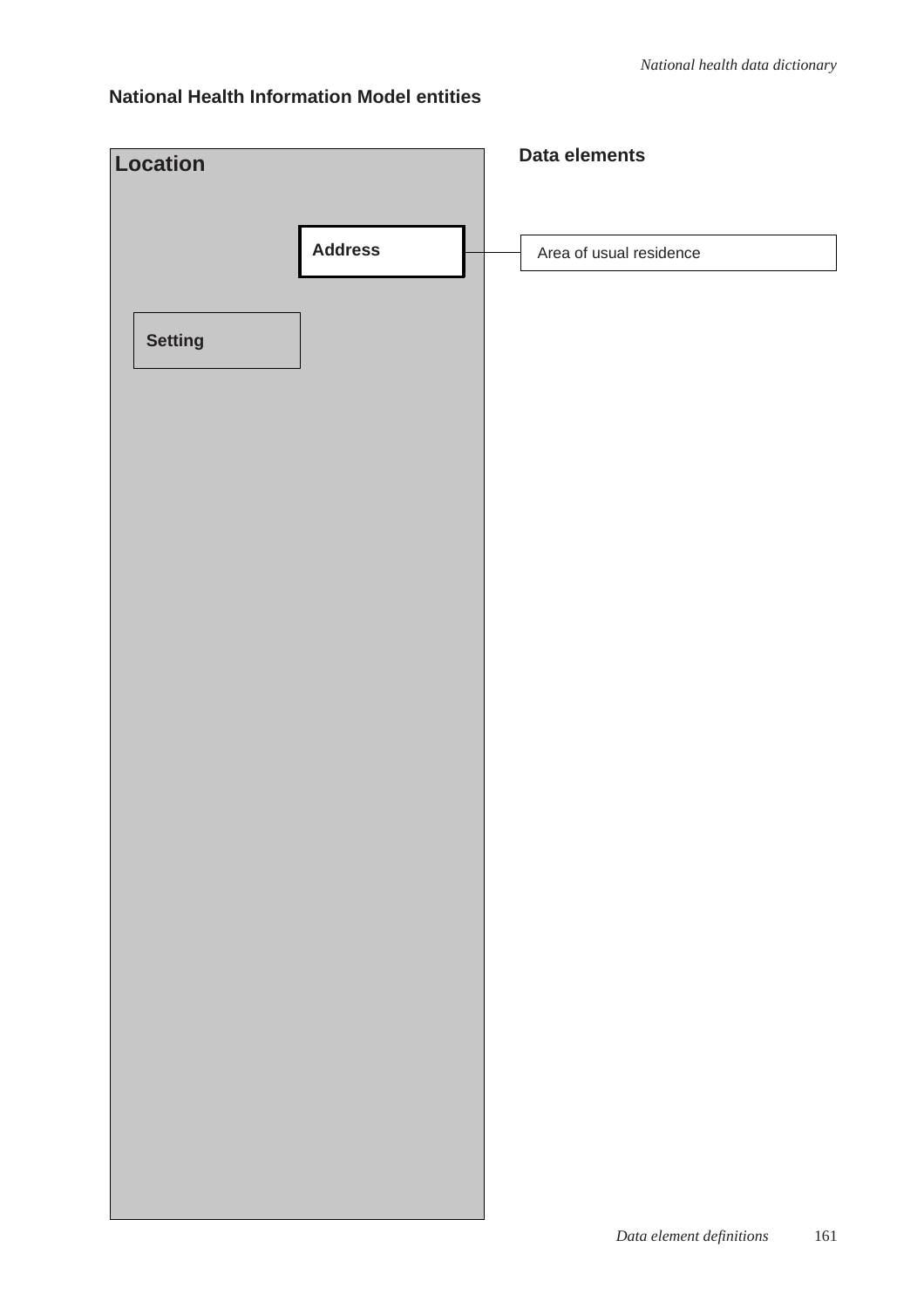# **Area of usual residence**

| <b>Admin. status:</b>                             | <b>CURRENT</b>                                                                                                                                                                |                                                                                                                                                                                                                                                                                                                                                                                                                                                                                                                                                                      | 1/07/97                                                                                                                                                                                                                                              |                             |  |  |
|---------------------------------------------------|-------------------------------------------------------------------------------------------------------------------------------------------------------------------------------|----------------------------------------------------------------------------------------------------------------------------------------------------------------------------------------------------------------------------------------------------------------------------------------------------------------------------------------------------------------------------------------------------------------------------------------------------------------------------------------------------------------------------------------------------------------------|------------------------------------------------------------------------------------------------------------------------------------------------------------------------------------------------------------------------------------------------------|-----------------------------|--|--|
| Identifying and definitional attributes           |                                                                                                                                                                               |                                                                                                                                                                                                                                                                                                                                                                                                                                                                                                                                                                      |                                                                                                                                                                                                                                                      |                             |  |  |
| <b>NHIK</b> identifier:                           | 000016                                                                                                                                                                        |                                                                                                                                                                                                                                                                                                                                                                                                                                                                                                                                                                      |                                                                                                                                                                                                                                                      | <b>Version number:</b><br>3 |  |  |
| Data element type:                                | <b>DATA ELEMENT</b>                                                                                                                                                           |                                                                                                                                                                                                                                                                                                                                                                                                                                                                                                                                                                      |                                                                                                                                                                                                                                                      |                             |  |  |
| <b>Definition:</b>                                |                                                                                                                                                                               | Geographical location of usual residence of the person.                                                                                                                                                                                                                                                                                                                                                                                                                                                                                                              |                                                                                                                                                                                                                                                      |                             |  |  |
| <b>Context:</b>                                   | Local Area.                                                                                                                                                                   | Geographical location is reported using Statistical Local Area to enable<br>accurate aggregation of information to larger areas within the Australian<br>Standard Geographical Classification (such as Statistical Subdivisions and<br>Statistical Divisions) as well as detailed analysis at the Statistical Local Area<br>level. The use of Statistical Local Areas also allows analysis relating the data to<br>information compiled by the Australian Bureau of Statistics on the<br>demographic and other characteristics of the population of each Statistical |                                                                                                                                                                                                                                                      |                             |  |  |
|                                                   | include                                                                                                                                                                       | Analyses facilitated by the inclusion of Statistical Local Area information                                                                                                                                                                                                                                                                                                                                                                                                                                                                                          |                                                                                                                                                                                                                                                      |                             |  |  |
|                                                   | - comparison of the use of services by persons residing in different<br>geographical areas,                                                                                   |                                                                                                                                                                                                                                                                                                                                                                                                                                                                                                                                                                      |                                                                                                                                                                                                                                                      |                             |  |  |
|                                                   | planning purposes, and                                                                                                                                                        |                                                                                                                                                                                                                                                                                                                                                                                                                                                                                                                                                                      | - characterisation of catchment areas and populations for establishments for                                                                                                                                                                         |                             |  |  |
|                                                   |                                                                                                                                                                               |                                                                                                                                                                                                                                                                                                                                                                                                                                                                                                                                                                      | - documentation of the provision of services to residents of States or Territories<br>other than the State or Territory of the provider.                                                                                                             |                             |  |  |
| <b>Relational and representational attributes</b> |                                                                                                                                                                               |                                                                                                                                                                                                                                                                                                                                                                                                                                                                                                                                                                      |                                                                                                                                                                                                                                                      |                             |  |  |
| Datatype:                                         | Numeric                                                                                                                                                                       |                                                                                                                                                                                                                                                                                                                                                                                                                                                                                                                                                                      | <b>Representational form:</b>                                                                                                                                                                                                                        | <b>CODE</b>                 |  |  |
| <b>Field size:</b>                                | Min. $5$<br><b>Max.</b> 5                                                                                                                                                     |                                                                                                                                                                                                                                                                                                                                                                                                                                                                                                                                                                      | <b>Representational layout: NNNNN</b>                                                                                                                                                                                                                |                             |  |  |
| Data domain:                                      | the State or Territory.                                                                                                                                                       |                                                                                                                                                                                                                                                                                                                                                                                                                                                                                                                                                                      | The geographical location is reported using a five digit numerical code. The<br>first digit is the single-digit code to indicate State or Territory. The remaining<br>four digits are the numerical code for the Statistical Local Area (SLA) within |                             |  |  |
|                                                   |                                                                                                                                                                               |                                                                                                                                                                                                                                                                                                                                                                                                                                                                                                                                                                      | The single digit codes for the States and Territories and the four digit codes for<br>the SLAs are as defined in the Australian Standard Geographical Classification<br>(Australian Bureau of Statistics, catalogue number 1216.0).                  |                             |  |  |
| <b>Guide for use:</b>                             | The Australian Standard Geographical Classification                                                                                                                           |                                                                                                                                                                                                                                                                                                                                                                                                                                                                                                                                                                      |                                                                                                                                                                                                                                                      |                             |  |  |
|                                                   | (ASGC) is updated on an annual basis with a date of effect of 1 July each year.<br>Therefore, the edition effective for the data collection reference year should be<br>used. |                                                                                                                                                                                                                                                                                                                                                                                                                                                                                                                                                                      |                                                                                                                                                                                                                                                      |                             |  |  |
|                                                   | <b>Statistical Local Area.</b>                                                                                                                                                |                                                                                                                                                                                                                                                                                                                                                                                                                                                                                                                                                                      | The codes for Statistical Local Areas are unique within each State and<br>Territory, but not within the whole country. Thus, to define a unique location,<br>the code of the State or Territory is required in addition to the code for the          |                             |  |  |
|                                                   |                                                                                                                                                                               |                                                                                                                                                                                                                                                                                                                                                                                                                                                                                                                                                                      | The Australian Bureau of Statistics' National Localities Index (NLI) (ABS<br>Catalogue number 1252.0) can be used to assign each locality or address in                                                                                              |                             |  |  |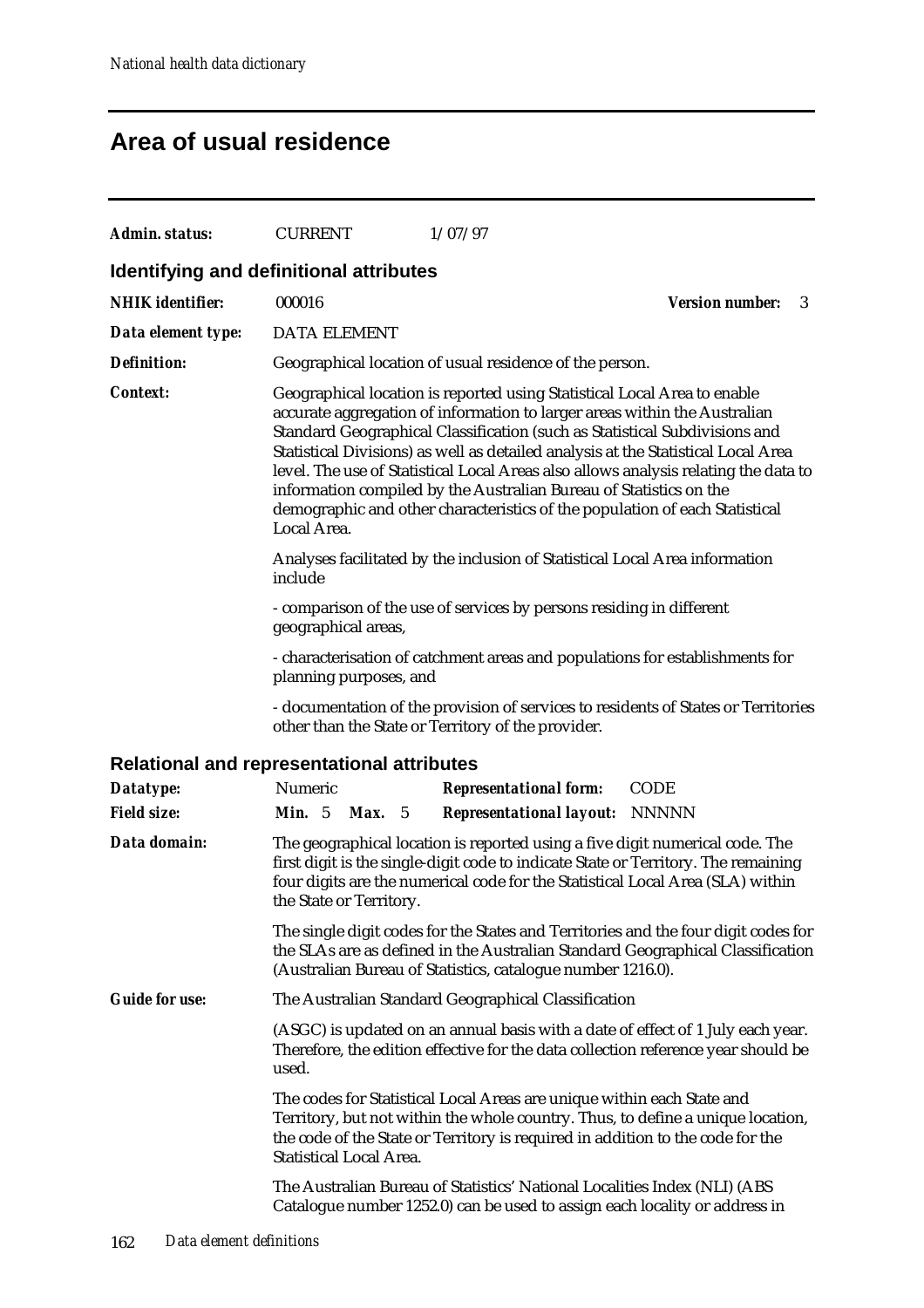# **Area of usual residence (continued)**

| <b>Guide for use</b><br>(cont'd): | Australia to a Statistical Local Area. The NLI is a comprehensive list of<br>localities in Australia with their full code (including State or Territory and<br>Statistical Local Area) from the main structure of the ASGC.                                                                                                                                                                                                                                                                      |                                                                                                                                                                                                                                                                                                                                                                                                                                                                                                                                                                                                   |  |  |
|-----------------------------------|--------------------------------------------------------------------------------------------------------------------------------------------------------------------------------------------------------------------------------------------------------------------------------------------------------------------------------------------------------------------------------------------------------------------------------------------------------------------------------------------------|---------------------------------------------------------------------------------------------------------------------------------------------------------------------------------------------------------------------------------------------------------------------------------------------------------------------------------------------------------------------------------------------------------------------------------------------------------------------------------------------------------------------------------------------------------------------------------------------------|--|--|
|                                   | Streets Sub-index of the NLI to assign the Statistical Local Area.                                                                                                                                                                                                                                                                                                                                                                                                                               | For the majority of localities, the locality name (suburb or town, for example) is<br>sufficient to assign a Statistical Local Area. However, some localities have the<br>same name. For most of these, limited additional information such as the<br>postcode or State can be used with the locality name to assign the Statistical<br>Local Area. In addition, other localities cross one or more Statistical Local Area<br>boundaries and are referred to as split localities. For these, the more detailed<br>information of the number and street of the person's residence is used with the |  |  |
|                                   | If the information available on the person's address indicates that it is in a split<br>locality but is insufficient to assign an Statistical Local Area, the code for the<br>Statistical Local Area which includes most of the split locality should be<br>reported. This is in accordance with the NLI assignment of Statistical Local<br>Areas when a split locality is identified and further detail about the address is<br>not available.                                                  |                                                                                                                                                                                                                                                                                                                                                                                                                                                                                                                                                                                                   |  |  |
|                                   | The NLI does not assign a Statistical Local Area code if the information about<br>the address is insufficient to identify a locality, or is not an Australian locality.<br>In these cases, the appropriate codes for undefined Statistical Local Area<br>within Australia (State or Territory unstated), undefined Statistical Local Area<br>within a stated State or Territory, no fixed place of abode (within Australia or<br>within a stated State or Territory) or overseas should be used. |                                                                                                                                                                                                                                                                                                                                                                                                                                                                                                                                                                                                   |  |  |
| <b>Verification rules:</b>        |                                                                                                                                                                                                                                                                                                                                                                                                                                                                                                  |                                                                                                                                                                                                                                                                                                                                                                                                                                                                                                                                                                                                   |  |  |
| <b>Collection methods:</b>        |                                                                                                                                                                                                                                                                                                                                                                                                                                                                                                  |                                                                                                                                                                                                                                                                                                                                                                                                                                                                                                                                                                                                   |  |  |
| <b>Related data:</b>              |                                                                                                                                                                                                                                                                                                                                                                                                                                                                                                  | supersedes previous data element Area of usual residence, version 2                                                                                                                                                                                                                                                                                                                                                                                                                                                                                                                               |  |  |
| <b>Administrative attributes</b>  |                                                                                                                                                                                                                                                                                                                                                                                                                                                                                                  |                                                                                                                                                                                                                                                                                                                                                                                                                                                                                                                                                                                                   |  |  |
| <b>Source document:</b>           | Australian Standard Geographical Classification (ASGC) (1996)                                                                                                                                                                                                                                                                                                                                                                                                                                    |                                                                                                                                                                                                                                                                                                                                                                                                                                                                                                                                                                                                   |  |  |
| <b>Source organisation:</b>       | National Health Data Committee                                                                                                                                                                                                                                                                                                                                                                                                                                                                   |                                                                                                                                                                                                                                                                                                                                                                                                                                                                                                                                                                                                   |  |  |
| National minimum data sets:       |                                                                                                                                                                                                                                                                                                                                                                                                                                                                                                  |                                                                                                                                                                                                                                                                                                                                                                                                                                                                                                                                                                                                   |  |  |
| Institutional health care         |                                                                                                                                                                                                                                                                                                                                                                                                                                                                                                  | from $1/07/89$ to                                                                                                                                                                                                                                                                                                                                                                                                                                                                                                                                                                                 |  |  |
| Institutional mental health care  |                                                                                                                                                                                                                                                                                                                                                                                                                                                                                                  | from $1/07/97$ to                                                                                                                                                                                                                                                                                                                                                                                                                                                                                                                                                                                 |  |  |
| <i>Comments:</i>                  |                                                                                                                                                                                                                                                                                                                                                                                                                                                                                                  |                                                                                                                                                                                                                                                                                                                                                                                                                                                                                                                                                                                                   |  |  |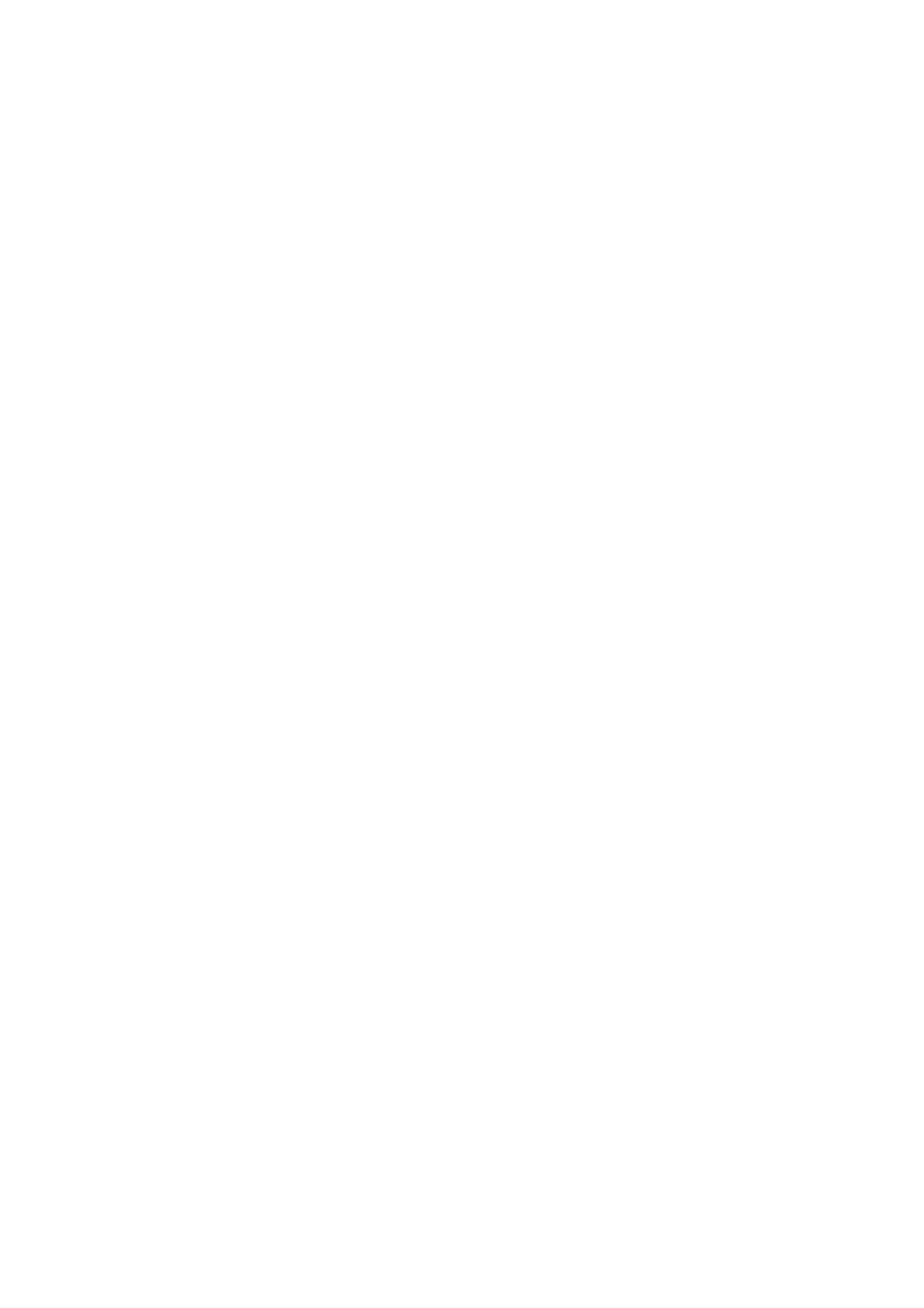| <b>Location</b> |                                                                     | Data elements                     |
|-----------------|---------------------------------------------------------------------|-----------------------------------|
| <b>Address</b>  |                                                                     |                                   |
| Setting         | Organisational setting<br>Service delivery setting<br>Other setting | Hospital*<br>Intensive care unit* |
|                 |                                                                     | *Data element concept             |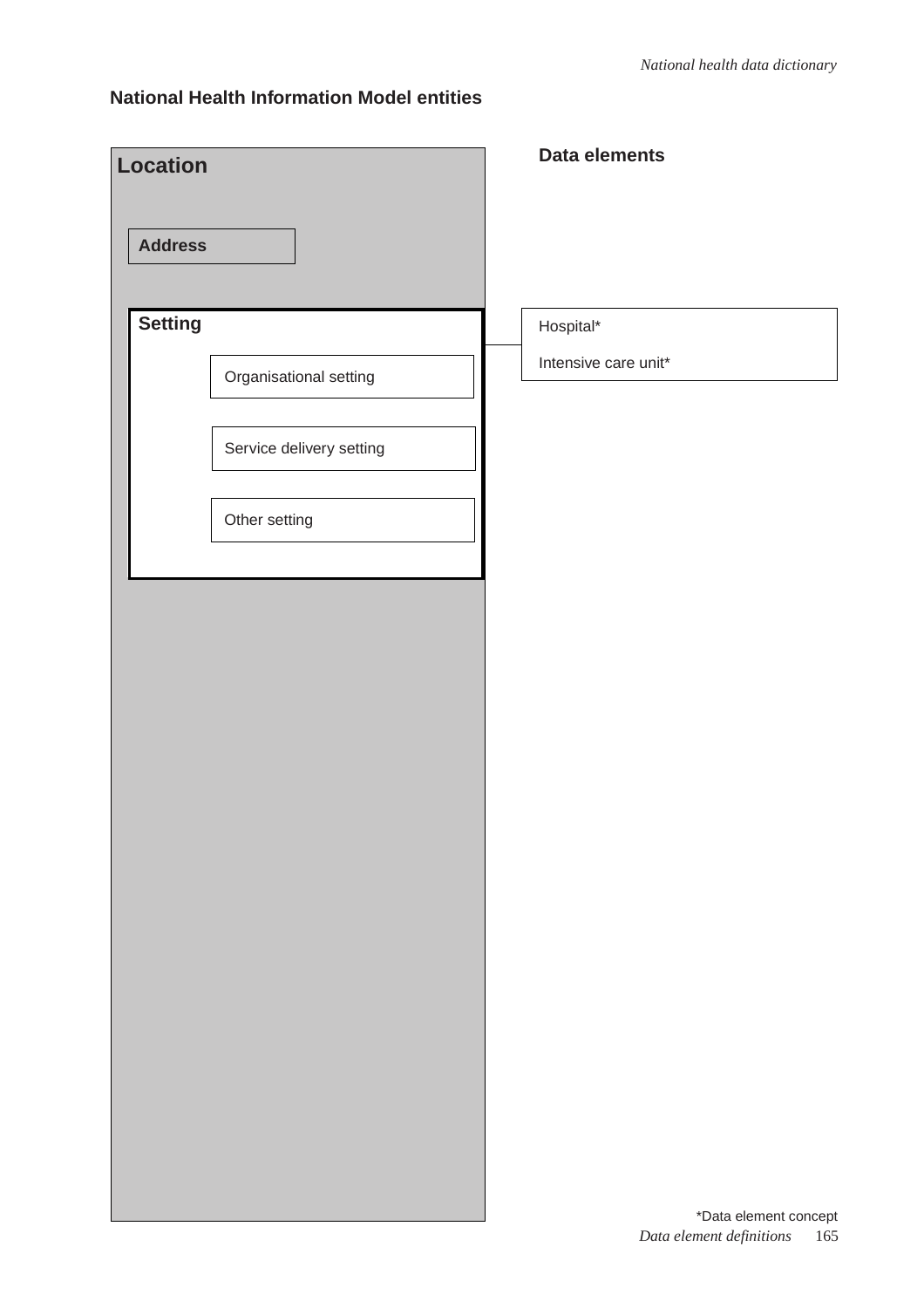# **Hospital**

| <b>Admin. status:</b>                             | <b>CURRENT</b> |                                                                                                                                                                                                              | 1/07/94                                                                                                                                                                                                                     |                               |  |
|---------------------------------------------------|----------------|--------------------------------------------------------------------------------------------------------------------------------------------------------------------------------------------------------------|-----------------------------------------------------------------------------------------------------------------------------------------------------------------------------------------------------------------------------|-------------------------------|--|
| Identifying and definitional attributes           |                |                                                                                                                                                                                                              |                                                                                                                                                                                                                             |                               |  |
| <b>NHIK</b> identifier:                           | 000064         |                                                                                                                                                                                                              |                                                                                                                                                                                                                             | <b>Version number:</b><br>- 1 |  |
| Data element type:                                |                | DATA ELEMENT CONCEPT                                                                                                                                                                                         |                                                                                                                                                                                                                             |                               |  |
| <b>Definition:</b>                                |                | A health care facility established under Commonwealth, State or Territory<br>legislation as a hospital or a free-standing day procedure unit and authorised<br>to provide treatment and/or care to patients. |                                                                                                                                                                                                                             |                               |  |
| <b>Context:</b>                                   |                | Institutional health care                                                                                                                                                                                    |                                                                                                                                                                                                                             |                               |  |
| <b>Relational and representational attributes</b> |                |                                                                                                                                                                                                              |                                                                                                                                                                                                                             |                               |  |
| Datatype:                                         |                |                                                                                                                                                                                                              | <b>Representational form:</b>                                                                                                                                                                                               |                               |  |
| <b>Field size:</b>                                | Min.           | Max.                                                                                                                                                                                                         | <b>Representational layout:</b>                                                                                                                                                                                             |                               |  |
| Data domain:                                      |                |                                                                                                                                                                                                              |                                                                                                                                                                                                                             |                               |  |
| <b>Guide for use:</b>                             |                |                                                                                                                                                                                                              |                                                                                                                                                                                                                             |                               |  |
| <b>Verification rules:</b>                        |                |                                                                                                                                                                                                              |                                                                                                                                                                                                                             |                               |  |
| <b>Collection methods:</b>                        |                |                                                                                                                                                                                                              |                                                                                                                                                                                                                             |                               |  |
| <b>Related data:</b>                              |                |                                                                                                                                                                                                              | relates to the data element Establishment sector, version 2                                                                                                                                                                 |                               |  |
| <b>Administrative attributes</b>                  |                |                                                                                                                                                                                                              |                                                                                                                                                                                                                             |                               |  |
| <b>Source document:</b>                           |                |                                                                                                                                                                                                              |                                                                                                                                                                                                                             |                               |  |
| <b>Source organisation:</b>                       |                | National Health Data Committee                                                                                                                                                                               |                                                                                                                                                                                                                             |                               |  |
| National minimum data sets:                       |                |                                                                                                                                                                                                              |                                                                                                                                                                                                                             |                               |  |
| Institutional health care                         |                |                                                                                                                                                                                                              | from $1/07/89$ to                                                                                                                                                                                                           |                               |  |
| <b>Comments:</b>                                  |                | between sites as ward transfers.                                                                                                                                                                             | A hospital thus defined may be located at one physical site or may be a<br>multicampus hospital. A multicampus hospital treats movements of patients                                                                        |                               |  |
|                                                   |                |                                                                                                                                                                                                              | For the purposes of these definitions, the term hospital includes satellite units<br>managed and staffed by the hospital.                                                                                                   |                               |  |
|                                                   |                | 1993-1998 Medicare Agreements.                                                                                                                                                                               | This definition includes, but is not limited to, hospitals as recognised under the                                                                                                                                          |                               |  |
|                                                   |                |                                                                                                                                                                                                              | Nursing homes as approved under the National Health Act 1953 (Cwlth) or<br>equivalent State legislation and hostels approved under the Aged or Disabled<br>Persons Care Act 1954 (Cwlth) are excluded from this definition. |                               |  |
|                                                   |                |                                                                                                                                                                                                              | This definition includes entities with multipurpose facilities (e.g. those which<br>contain both recognised and non-recognised components).                                                                                 |                               |  |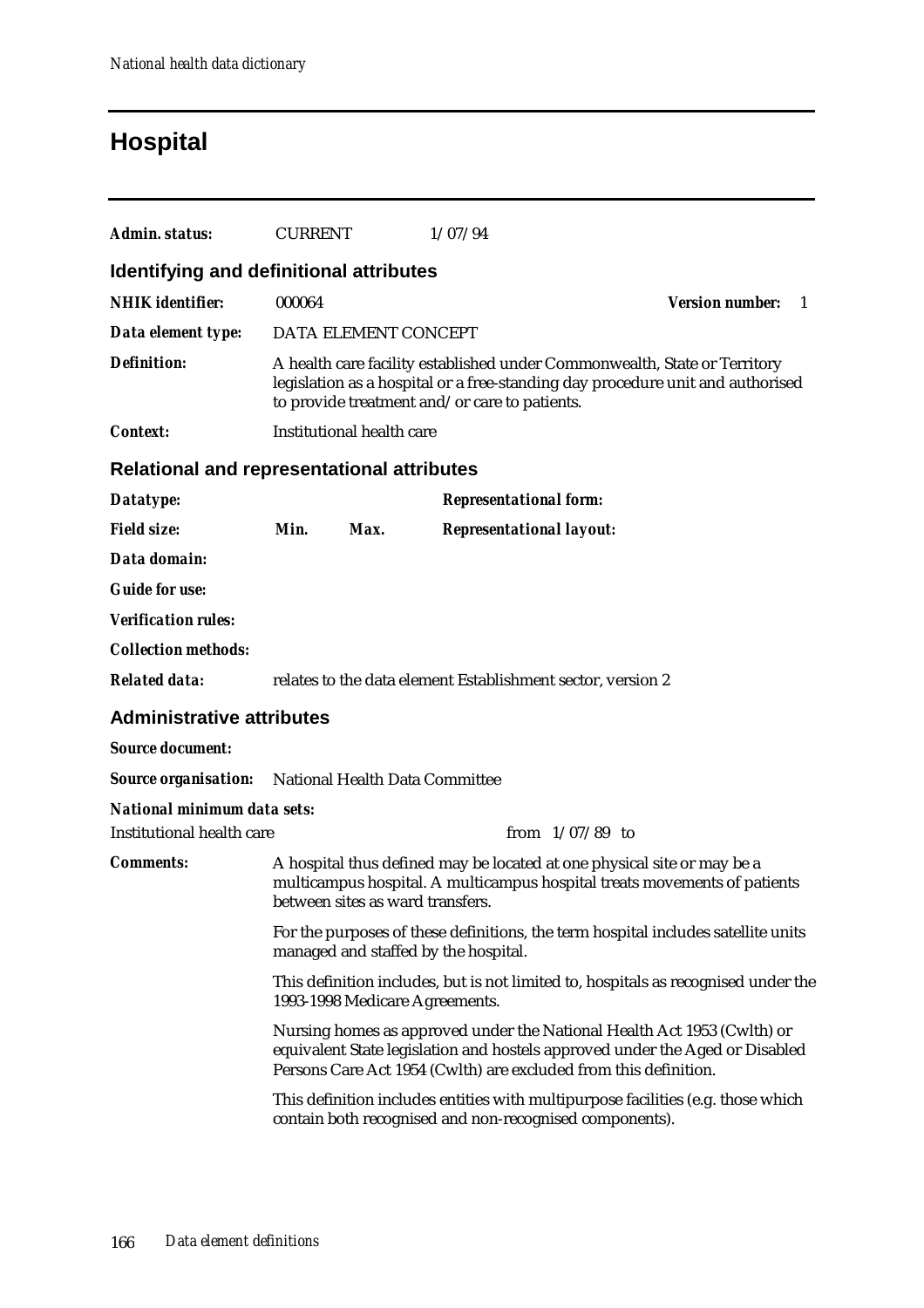## **Intensive care unit**

| <b>Admin. status:</b>                                             | <b>CURRENT</b>   |                               | 1/07/96                                                                                                                                                                                                                                                                                                                                                                                                                                                                                              |                              |
|-------------------------------------------------------------------|------------------|-------------------------------|------------------------------------------------------------------------------------------------------------------------------------------------------------------------------------------------------------------------------------------------------------------------------------------------------------------------------------------------------------------------------------------------------------------------------------------------------------------------------------------------------|------------------------------|
| Identifying and definitional attributes                           |                  |                               |                                                                                                                                                                                                                                                                                                                                                                                                                                                                                                      |                              |
| <b>NHIK</b> identifier:                                           | 000078           |                               |                                                                                                                                                                                                                                                                                                                                                                                                                                                                                                      | <b>Version number:</b><br>-1 |
| Data element type:                                                |                  | DATA ELEMENT CONCEPT          |                                                                                                                                                                                                                                                                                                                                                                                                                                                                                                      |                              |
| <b>Definition:</b>                                                |                  | management of these problems. | An intensive care unit (ICU) is a designated ward of a hospital which is<br>specially staffed and equipped to provide observation, care and treatment to<br>patients with actual or potential life-threatening illnesses, injuries or<br>complications, from which recovery is possible. The ICU provides special<br>expertise and facilities for the support of vital functions and utilises the skills<br>of medical, nursing and other staff trained and experienced in the                       |                              |
| <b>Context:</b>                                                   |                  | Institutional health care     |                                                                                                                                                                                                                                                                                                                                                                                                                                                                                                      |                              |
| <b>Relational and representational attributes</b>                 |                  |                               |                                                                                                                                                                                                                                                                                                                                                                                                                                                                                                      |                              |
| Datatype:                                                         |                  |                               | <b>Representational form:</b>                                                                                                                                                                                                                                                                                                                                                                                                                                                                        |                              |
| <b>Field size:</b>                                                | Min.             | Max.                          | <b>Representational layout:</b>                                                                                                                                                                                                                                                                                                                                                                                                                                                                      |                              |
| Data domain:                                                      |                  |                               |                                                                                                                                                                                                                                                                                                                                                                                                                                                                                                      |                              |
| <b>Guide for use:</b>                                             |                  |                               |                                                                                                                                                                                                                                                                                                                                                                                                                                                                                                      |                              |
| <b>Verification rules:</b>                                        |                  |                               |                                                                                                                                                                                                                                                                                                                                                                                                                                                                                                      |                              |
| <b>Collection methods:</b>                                        |                  |                               |                                                                                                                                                                                                                                                                                                                                                                                                                                                                                                      |                              |
| <b>Related data:</b>                                              |                  |                               |                                                                                                                                                                                                                                                                                                                                                                                                                                                                                                      |                              |
| <b>Administrative attributes</b>                                  |                  |                               |                                                                                                                                                                                                                                                                                                                                                                                                                                                                                                      |                              |
| <b>Source document:</b>                                           |                  |                               |                                                                                                                                                                                                                                                                                                                                                                                                                                                                                                      |                              |
| <b>Source organisation:</b> National Intensive Care Working Group |                  |                               |                                                                                                                                                                                                                                                                                                                                                                                                                                                                                                      |                              |
| National minimum data sets:                                       |                  |                               |                                                                                                                                                                                                                                                                                                                                                                                                                                                                                                      |                              |
| <b>Comments:</b>                                                  | described below: |                               | There are five different types and levels of ICU defined according to three<br>main criteria: the nature of the facility, the care process and the clinical<br>standards and staffing requirements. All levels and types of ICU must be<br>separate and self-contained facilities in hospitals and, for clinical standards and<br>staffing requirements, substantially conform to relevant guidelines of the<br>Australian Council on Healthcare Standards. The five types of ICU are briefly        |                              |
|                                                                   |                  |                               | <b>Adult intensive care unit . level 3:</b> must be capable of providing complex,<br>multisystem life support for an indefinite period; be a tertiary referral centre<br>for patients in need of intensive care services and have extensive backup<br>laboratory and clinical service facilities to support the tertiary referral role. It<br>must be capable of providing mechanical ventilation, extracorporeal renal<br>support services and invasive cardiovascular monitoring for an indefinite |                              |

*Adult intensive care unit, level 2:* must be capable of providing complex, multisystem life support and be capable of providing mechanical ventilation,

period; or care of a similar nature.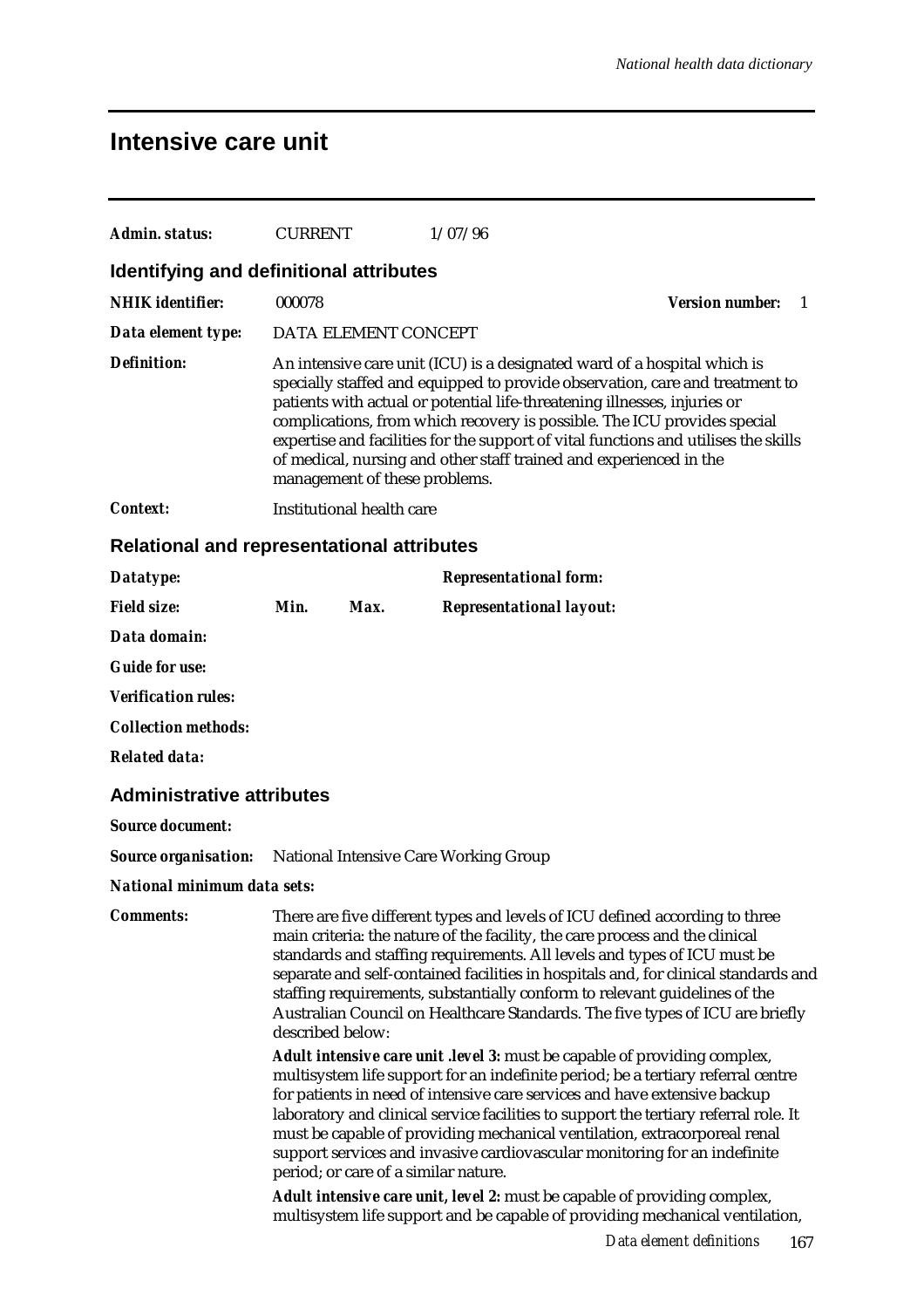# **Intensive care unit (continued)**

| Comments (cont'd): | extracorporeal renal support services and invasive cardiovascular monitoring<br>for a period of at least several days, or for longer periods in remote areas or<br>care of a similar nature (see ACHS guidelines)                                                                                                                                                                                                                                                                                                                                              |
|--------------------|----------------------------------------------------------------------------------------------------------------------------------------------------------------------------------------------------------------------------------------------------------------------------------------------------------------------------------------------------------------------------------------------------------------------------------------------------------------------------------------------------------------------------------------------------------------|
|                    | <b>Adult intensive care unit, level 1:</b> must be capable of providing basic<br>multisystem life support usually for less than a 24 hour period. It must be<br>capable of providing mechanical ventilation and simple invasive<br>cardiovascular monitoring for a period of at least several hours; or care of a<br>similar nature.                                                                                                                                                                                                                           |
|                    | Paediatric intensive care unit: must be capable of providing complex,<br>multisystem life support for an indefinite period; be a tertiary referral centre<br>for children needing intensive care and have extensive backup laboratory and<br>clinical service facilities to support this tertiary role. It must be capable of<br>providing mechanical ventilation, extracorporeal renal support services and<br>invasive cardiovascular monitoring for an indefinite period to infants and<br>children less than 16 years of age; or care of a similar nature. |
|                    | Neonatal intensive care unit, level 3: must be capable of providing complex,<br>multisystem life support for an indefinite period. It must be capable of<br>providing mechanical ventilation and invasive cardiovascular monitoring; or<br>care of a similar nature.                                                                                                                                                                                                                                                                                           |
|                    | Definitions for high-dependency unit, coronary care unit are under<br>development.                                                                                                                                                                                                                                                                                                                                                                                                                                                                             |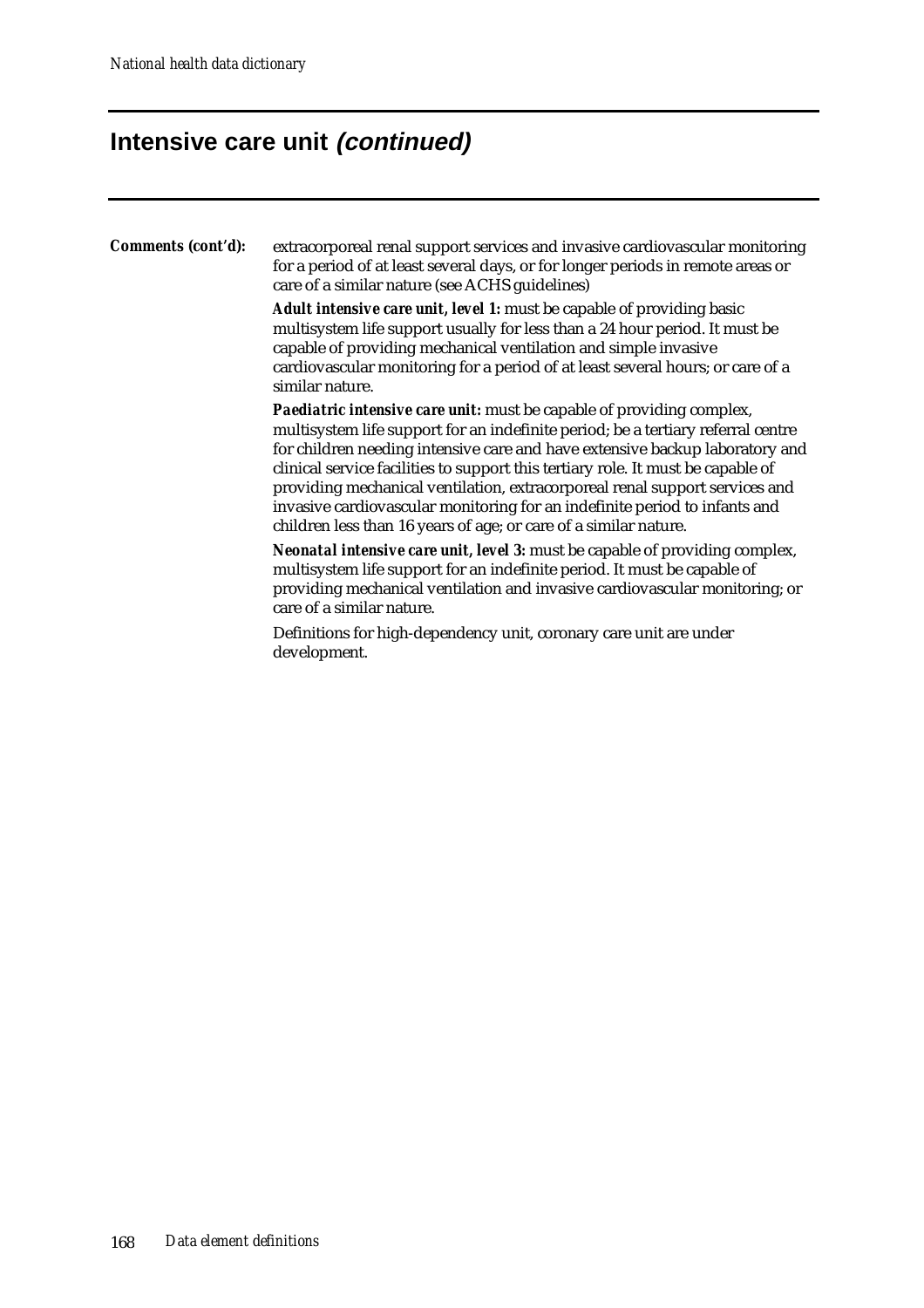| <b>Location</b> |                          | <b>Data elements</b>                                                                   |
|-----------------|--------------------------|----------------------------------------------------------------------------------------|
| <b>Address</b>  |                          |                                                                                        |
|                 |                          |                                                                                        |
| <b>Setting</b>  |                          |                                                                                        |
|                 | Organisational setting   | Establishment sector                                                                   |
|                 | Service delivery setting | Region Code<br>Source of referral to acute hospital or<br>private psychiatric hospital |
|                 | Other setting            | Source of referral to public psychiatric<br>hospital                                   |
|                 |                          | State identifier                                                                       |
|                 |                          | Type and sector of employment<br>establishment                                         |
|                 |                          |                                                                                        |
|                 |                          |                                                                                        |
|                 |                          |                                                                                        |
|                 |                          |                                                                                        |
|                 |                          |                                                                                        |
|                 |                          |                                                                                        |
|                 |                          |                                                                                        |
|                 |                          |                                                                                        |
|                 |                          |                                                                                        |
|                 |                          |                                                                                        |
|                 |                          |                                                                                        |
|                 |                          |                                                                                        |
|                 |                          |                                                                                        |
|                 |                          |                                                                                        |
|                 |                          |                                                                                        |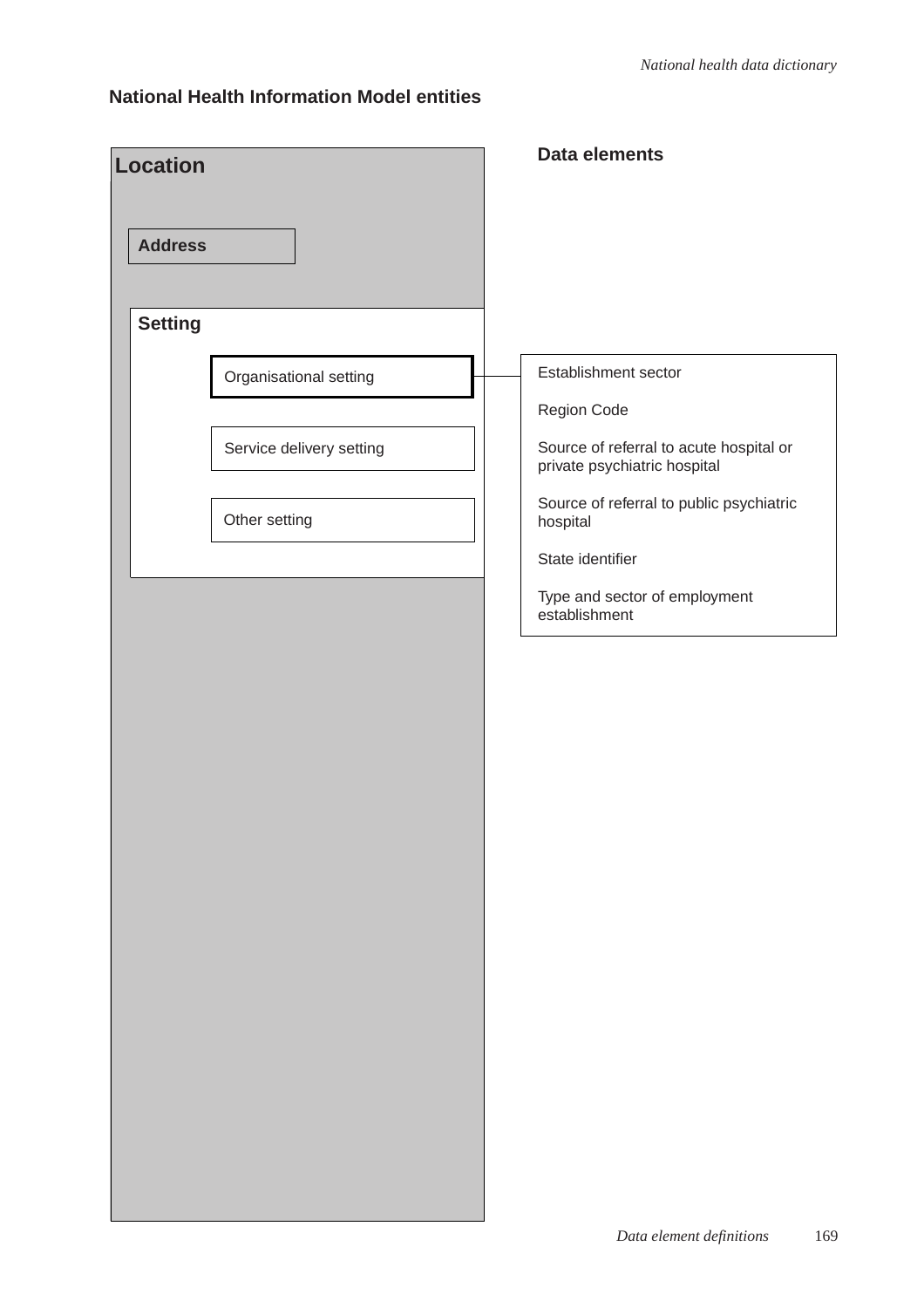# **Establishment sector**

| <b>Admin. status:</b>                   | <b>CURRENT</b>                                                             | 1/07/97                                                    |                               |  |  |
|-----------------------------------------|----------------------------------------------------------------------------|------------------------------------------------------------|-------------------------------|--|--|
| Identifying and definitional attributes |                                                                            |                                                            |                               |  |  |
| <b>NHIK</b> identifier:                 | 000379                                                                     |                                                            | <b>Version number:</b><br>- 2 |  |  |
| Data element type:                      | <b>DATA ELEMENT</b>                                                        |                                                            |                               |  |  |
| <b>Definition:</b>                      | A section of the health care industry.                                     |                                                            |                               |  |  |
| <b>Context:</b>                         | Institutional health care                                                  |                                                            |                               |  |  |
|                                         | <b>Relational and representational attributes</b>                          |                                                            |                               |  |  |
| Datatype:                               | Numeric                                                                    | <b>Representational form:</b>                              | <b>CODE</b>                   |  |  |
| <b>Field size:</b>                      | Min. 1<br>Max. 1                                                           | <b>Representational layout:</b>                            | - N                           |  |  |
| Data domain:                            | Public<br>$\mathbf{1}$<br>$\boldsymbol{2}$<br>Private<br>3<br>Repatriation |                                                            |                               |  |  |
| <b>Guide for use:</b>                   |                                                                            |                                                            |                               |  |  |
| <b>Verification rules:</b>              |                                                                            |                                                            |                               |  |  |
| <b>Collection methods:</b>              |                                                                            |                                                            |                               |  |  |
| <b>Related data:</b>                    | relates to the data element Hospital, version 1                            | is a composite part of Establishment identifier, version 2 |                               |  |  |
| <b>Administrative attributes</b>        |                                                                            |                                                            |                               |  |  |
| <b>Source document:</b>                 |                                                                            |                                                            |                               |  |  |
| <b>Source organisation:</b>             |                                                                            |                                                            |                               |  |  |
| <b>National minimum data sets:</b>      |                                                                            |                                                            |                               |  |  |
| <b>Institutional health care</b>        |                                                                            | from $1/07/89$ to                                          |                               |  |  |
| Institutional mental health care        |                                                                            | from $1/07/97$ to                                          |                               |  |  |
| <b>Perinatal collection</b>             |                                                                            | from $1/07/97$ to                                          |                               |  |  |
| <b>Comments:</b>                        |                                                                            |                                                            |                               |  |  |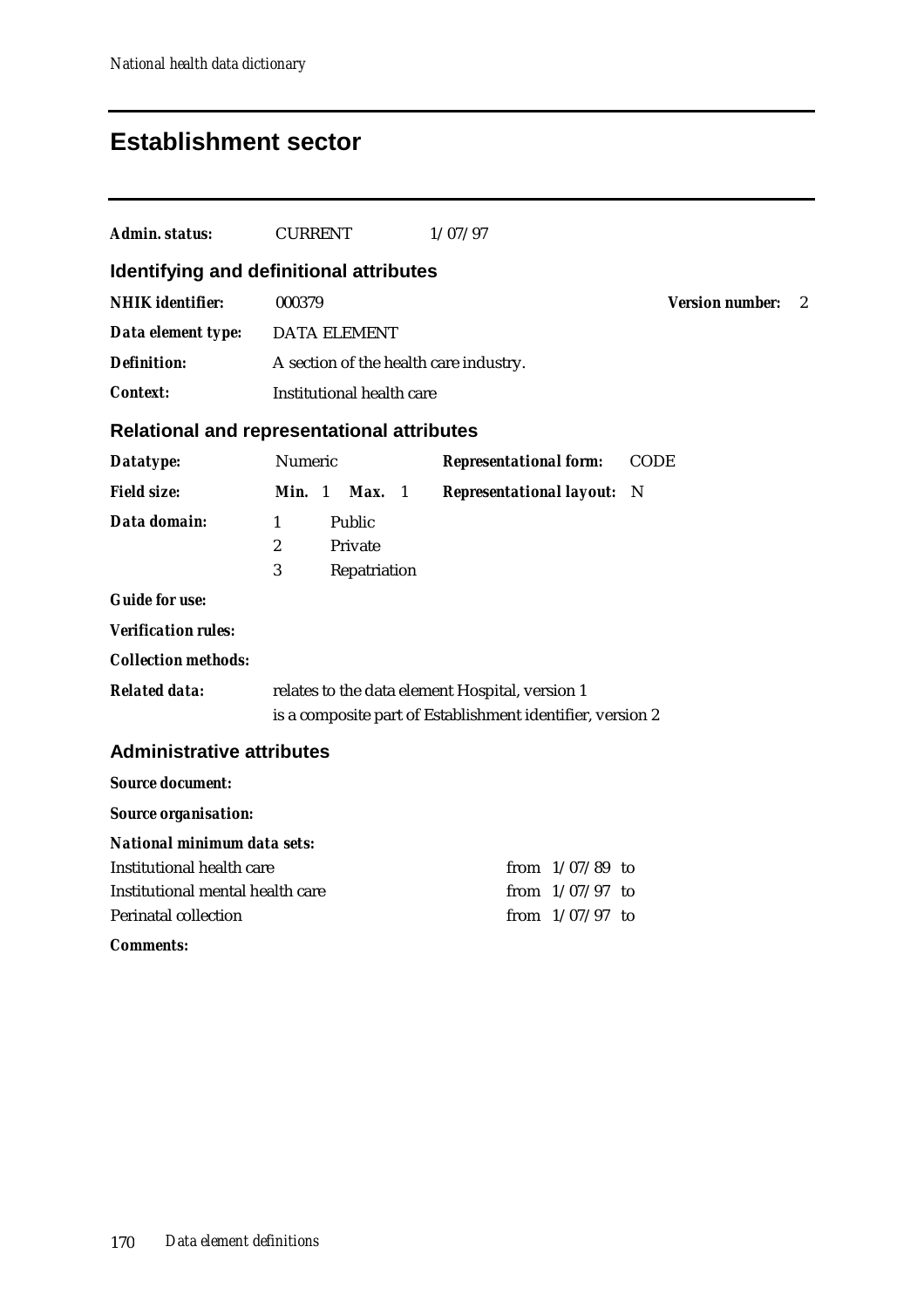# **Region code**

| Admin. status:                   | <b>CURRENT</b>                                               | 1/07/97                                                    |                             |  |  |  |
|----------------------------------|--------------------------------------------------------------|------------------------------------------------------------|-----------------------------|--|--|--|
|                                  | Identifying and definitional attributes                      |                                                            |                             |  |  |  |
| <b>NHIK</b> identifier:          | 000378                                                       |                                                            | <b>Version number:</b><br>2 |  |  |  |
| Data element type:               | <b>DATA ELEMENT</b>                                          |                                                            |                             |  |  |  |
| <b>Definition:</b>               |                                                              | An identifier for location of health services in an area.  |                             |  |  |  |
| <b>Context:</b>                  | <b>Health services</b>                                       |                                                            |                             |  |  |  |
|                                  | <b>Relational and representational attributes</b>            |                                                            |                             |  |  |  |
| Datatype:                        | Alphanumeric                                                 | <b>Representational form:</b>                              | <b>CODE</b>                 |  |  |  |
| <b>Field size:</b>               | $Max.$ 2<br><b>Min.</b> $1$                                  | <b>Representational layout:</b>                            | A                           |  |  |  |
| Data domain:                     |                                                              |                                                            |                             |  |  |  |
| <b>Guide for use:</b>            | Domain values are specified by individual States/Territories |                                                            |                             |  |  |  |
| <b>Verification rules:</b>       |                                                              |                                                            |                             |  |  |  |
| <b>Collection methods:</b>       |                                                              |                                                            |                             |  |  |  |
| <b>Related data:</b>             |                                                              | is a composite part of Establishment identifier, version 2 |                             |  |  |  |
| <b>Administrative attributes</b> |                                                              |                                                            |                             |  |  |  |
| <b>Source document:</b>          |                                                              |                                                            |                             |  |  |  |
| <b>Source organisation:</b>      |                                                              |                                                            |                             |  |  |  |
| National minimum data sets:      |                                                              |                                                            |                             |  |  |  |
| <b>Institutional health care</b> |                                                              | from $1/07/89$ to                                          |                             |  |  |  |
| Institutional mental health care | from $1/07/97$ to                                            |                                                            |                             |  |  |  |
| <b>Perinatal collection</b>      |                                                              | from $1/07/97$ to                                          |                             |  |  |  |
| <b>Comments:</b>                 |                                                              |                                                            |                             |  |  |  |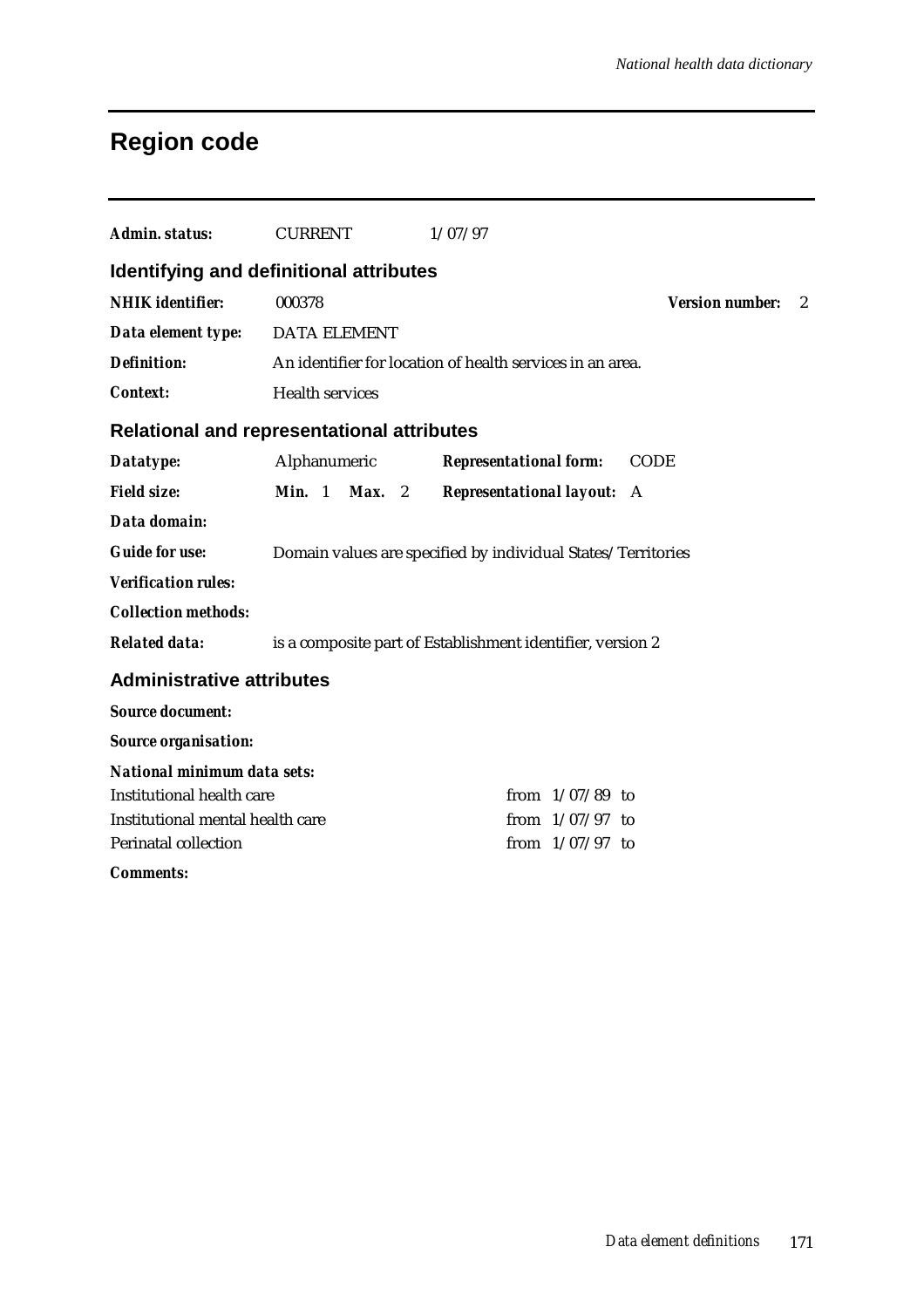# **Source of referral to acute hospital or private psychiatric hospital**

| <b>Admin. status:</b>            | <b>CURRENT</b>                                                                                                                                                                             | 1/07/97                                                                                                                                                                                                                                                                                                                                                                                                                                                           |             |  |  |  |  |
|----------------------------------|--------------------------------------------------------------------------------------------------------------------------------------------------------------------------------------------|-------------------------------------------------------------------------------------------------------------------------------------------------------------------------------------------------------------------------------------------------------------------------------------------------------------------------------------------------------------------------------------------------------------------------------------------------------------------|-------------|--|--|--|--|
|                                  | Identifying and definitional attributes                                                                                                                                                    |                                                                                                                                                                                                                                                                                                                                                                                                                                                                   |             |  |  |  |  |
| <b>NHIK</b> identifier:          | 000385                                                                                                                                                                                     | <b>Version number:</b><br>3                                                                                                                                                                                                                                                                                                                                                                                                                                       |             |  |  |  |  |
| Data element type:               | <b>DATA ELEMENT</b>                                                                                                                                                                        |                                                                                                                                                                                                                                                                                                                                                                                                                                                                   |             |  |  |  |  |
| <b>Definition:</b>               | or private psychiatric hospital                                                                                                                                                            | Source from which the person was transferred/referred to the acute hospital                                                                                                                                                                                                                                                                                                                                                                                       |             |  |  |  |  |
| <b>Context:</b>                  | health care planning.                                                                                                                                                                      | Institutional health care: to assist in analyses of intersectoral patient flow and                                                                                                                                                                                                                                                                                                                                                                                |             |  |  |  |  |
|                                  | <b>Relational and representational attributes</b>                                                                                                                                          |                                                                                                                                                                                                                                                                                                                                                                                                                                                                   |             |  |  |  |  |
| Datatype:                        | Numeric                                                                                                                                                                                    | <b>Representational form:</b>                                                                                                                                                                                                                                                                                                                                                                                                                                     | <b>CODE</b> |  |  |  |  |
| <b>Field size:</b>               | Min. 1<br><b>Max.</b> 1                                                                                                                                                                    | <b>Representational layout:</b>                                                                                                                                                                                                                                                                                                                                                                                                                                   | - N         |  |  |  |  |
| Data domain:                     | Admitted patient transferred from another hospital<br>1<br>2<br>Statistical admission - type change<br>Statistical admission from leave<br>3<br>Other<br>4                                 |                                                                                                                                                                                                                                                                                                                                                                                                                                                                   |             |  |  |  |  |
| <b>Guide for use:</b>            |                                                                                                                                                                                            |                                                                                                                                                                                                                                                                                                                                                                                                                                                                   |             |  |  |  |  |
| <b>Verification rules:</b>       |                                                                                                                                                                                            |                                                                                                                                                                                                                                                                                                                                                                                                                                                                   |             |  |  |  |  |
| <b>Collection methods:</b>       |                                                                                                                                                                                            |                                                                                                                                                                                                                                                                                                                                                                                                                                                                   |             |  |  |  |  |
| <b>Related data:</b>             | supersedes previous data element Source of referral, version 1<br>supplements the data element Mode of separation, version 2<br>supplements the data element Mode of separation, version 1 |                                                                                                                                                                                                                                                                                                                                                                                                                                                                   |             |  |  |  |  |
| <b>Administrative attributes</b> |                                                                                                                                                                                            |                                                                                                                                                                                                                                                                                                                                                                                                                                                                   |             |  |  |  |  |
| <b>Source document:</b>          |                                                                                                                                                                                            |                                                                                                                                                                                                                                                                                                                                                                                                                                                                   |             |  |  |  |  |
| <b>Source organisation:</b>      | National Health Data Committee                                                                                                                                                             |                                                                                                                                                                                                                                                                                                                                                                                                                                                                   |             |  |  |  |  |
| National minimum data sets:      |                                                                                                                                                                                            |                                                                                                                                                                                                                                                                                                                                                                                                                                                                   |             |  |  |  |  |
| <b>Institutional health care</b> |                                                                                                                                                                                            | from $1/07/89$ to                                                                                                                                                                                                                                                                                                                                                                                                                                                 |             |  |  |  |  |
| Institutional mental health care |                                                                                                                                                                                            | from $1/07/97$ to                                                                                                                                                                                                                                                                                                                                                                                                                                                 |             |  |  |  |  |
| <b>Comments:</b>                 |                                                                                                                                                                                            | Due to recommendations of the Patient Abstracting and Coding Project<br>regarding statistical admission and separation, it was necessary to modify<br>source of referral accordingly. It will now be possible to identify patients<br>returning to hospital after being statistically discharged on leave as distinct<br>from patients who are statistically admitted on type change, that is, when the<br>type of episode changes within the same hospital stay. |             |  |  |  |  |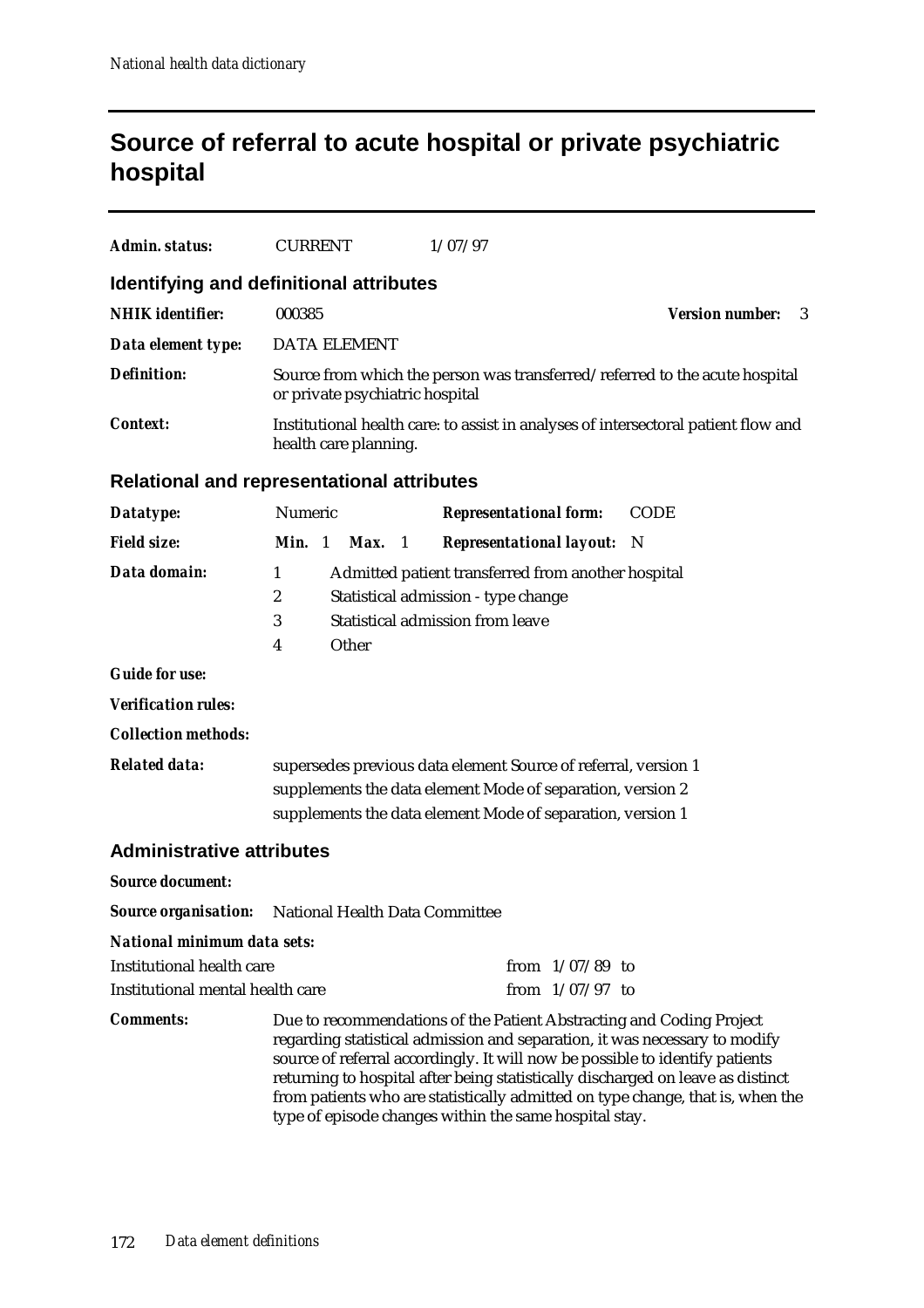# **Source of referral to public psychiatric hospital**

| Admin. status:                                                                                                            | <b>CURRENT</b>                                                                                                                                                                                                                                                                                                        | 1/07/97                                                                                                                                                                                                                                                                                                                              |                             |  |
|---------------------------------------------------------------------------------------------------------------------------|-----------------------------------------------------------------------------------------------------------------------------------------------------------------------------------------------------------------------------------------------------------------------------------------------------------------------|--------------------------------------------------------------------------------------------------------------------------------------------------------------------------------------------------------------------------------------------------------------------------------------------------------------------------------------|-----------------------------|--|
|                                                                                                                           | Identifying and definitional attributes                                                                                                                                                                                                                                                                               |                                                                                                                                                                                                                                                                                                                                      |                             |  |
| <b>NHIK</b> identifier:                                                                                                   | 000150                                                                                                                                                                                                                                                                                                                |                                                                                                                                                                                                                                                                                                                                      | <b>Version number:</b><br>3 |  |
| Data element type:                                                                                                        | <b>DATA ELEMENT</b>                                                                                                                                                                                                                                                                                                   |                                                                                                                                                                                                                                                                                                                                      |                             |  |
| Definition:                                                                                                               |                                                                                                                                                                                                                                                                                                                       | Source from which the person was transferred/referred to the public                                                                                                                                                                                                                                                                  |                             |  |
|                                                                                                                           | psychiatric hospital.                                                                                                                                                                                                                                                                                                 |                                                                                                                                                                                                                                                                                                                                      |                             |  |
| Context:                                                                                                                  | health care planning.                                                                                                                                                                                                                                                                                                 | Institutional health care: to assist in analyses of intersectoral patient flow and                                                                                                                                                                                                                                                   |                             |  |
|                                                                                                                           | <b>Relational and representational attributes</b>                                                                                                                                                                                                                                                                     |                                                                                                                                                                                                                                                                                                                                      |                             |  |
| Datatype:                                                                                                                 | Numeric                                                                                                                                                                                                                                                                                                               | <b>Representational form:</b>                                                                                                                                                                                                                                                                                                        | <b>CODE</b>                 |  |
| <b>Field size:</b>                                                                                                        | Min. 2<br>$Max.$ 2                                                                                                                                                                                                                                                                                                    | <b>Representational layout:</b>                                                                                                                                                                                                                                                                                                      | <b>NN</b>                   |  |
| Data domain:<br><b>Guide for use:</b><br><b>Verification rules:</b><br><b>Collection methods:</b><br><b>Related data:</b> | 01<br>02<br>03<br>04<br>05<br>Other private hospital<br>06<br>Law enforcement agency<br>Other agency<br>07<br>08<br><b>Outpatient department</b><br>Other<br>09<br>Unknown<br>10                                                                                                                                      | Private psychiatric practice<br>Other private medical practice<br>Other public psychiatric hospital<br>Other health care establishment<br>supersedes previous data element Source of referral, version 1<br>supplements the data element Mode of separation, version 2<br>supplements the data element Mode of separation, version 1 |                             |  |
| <b>Administrative attributes</b>                                                                                          |                                                                                                                                                                                                                                                                                                                       |                                                                                                                                                                                                                                                                                                                                      |                             |  |
| <b>Source document:</b>                                                                                                   |                                                                                                                                                                                                                                                                                                                       |                                                                                                                                                                                                                                                                                                                                      |                             |  |
| <b>Source organisation:</b>                                                                                               | National Health Data Committee                                                                                                                                                                                                                                                                                        |                                                                                                                                                                                                                                                                                                                                      |                             |  |
| National minimum data sets:                                                                                               |                                                                                                                                                                                                                                                                                                                       |                                                                                                                                                                                                                                                                                                                                      |                             |  |
| Institutional health care                                                                                                 |                                                                                                                                                                                                                                                                                                                       | from $1/07/89$ to                                                                                                                                                                                                                                                                                                                    |                             |  |
| Institutional mental health care                                                                                          |                                                                                                                                                                                                                                                                                                                       | from $1/07/97$ to                                                                                                                                                                                                                                                                                                                    |                             |  |
| <b>Comments:</b>                                                                                                          | Due to recommendations of the Patient Abstracting and Coding Project<br>regarding statistical admission and separation, it was necessary to modify<br>source of referral accordingly. It will now be possible to identify patients<br>returning to hospital after being statistically discharged on leave as distinct |                                                                                                                                                                                                                                                                                                                                      |                             |  |

from patients who are statistically admitted on type change, that is, when the

type of episode changes within the same hospital stay.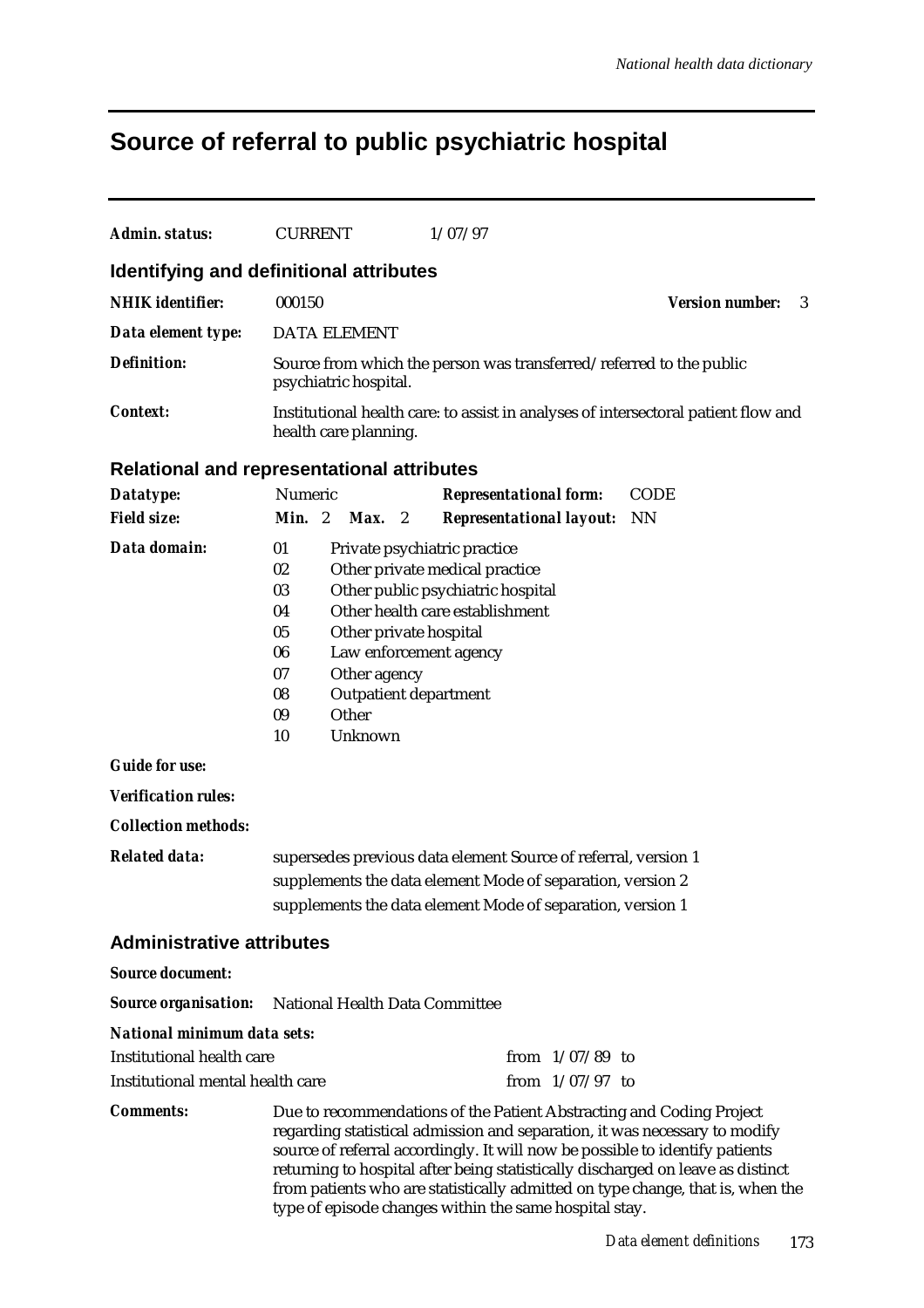## **State identifier**

| Admin. status:                                                                                    | <b>CURRENT</b>                                                                                                                                                                                                                                        | 1/07/97                                                                                                                                        |                             |
|---------------------------------------------------------------------------------------------------|-------------------------------------------------------------------------------------------------------------------------------------------------------------------------------------------------------------------------------------------------------|------------------------------------------------------------------------------------------------------------------------------------------------|-----------------------------|
|                                                                                                   | Identifying and definitional attributes                                                                                                                                                                                                               |                                                                                                                                                |                             |
| <b>NHIK</b> identifier:                                                                           | 000380                                                                                                                                                                                                                                                |                                                                                                                                                | <b>Version number:</b><br>2 |
| Data element type:                                                                                | <b>DATA ELEMENT</b>                                                                                                                                                                                                                                   |                                                                                                                                                |                             |
| <b>Definition:</b>                                                                                | An identifier for State or Territory.                                                                                                                                                                                                                 |                                                                                                                                                |                             |
| <b>Context:</b>                                                                                   | <b>Health services</b>                                                                                                                                                                                                                                |                                                                                                                                                |                             |
|                                                                                                   | <b>Relational and representational attributes</b>                                                                                                                                                                                                     |                                                                                                                                                |                             |
| Datatype:                                                                                         | Numeric                                                                                                                                                                                                                                               | <b>Representational form:</b>                                                                                                                  | <b>CODE</b>                 |
| <b>Field size:</b>                                                                                | Min. 1<br>Max. 1                                                                                                                                                                                                                                      | <b>Representational layout:</b>                                                                                                                | - N                         |
| Data domain:<br><b>Guide for use:</b><br><b>Verification rules:</b><br><b>Collection methods:</b> | <b>New South Wales</b><br>1<br>$\boldsymbol{2}$<br>Victoria<br>3<br>Queensland<br>South Australia<br>4<br>$\bf 5$<br>Western Australia<br>Tasmania<br>6<br>Northern Territory<br>7<br>8<br><b>Australian Capital Territory</b><br>9<br>Bay Territory) | Other territories (Cocos (Keeling) Islands, Christmas Island and Jervis                                                                        |                             |
| <b>Related data:</b>                                                                              |                                                                                                                                                                                                                                                       | is a composite part of Establishment identifier, version 2                                                                                     |                             |
| <b>Administrative attributes</b>                                                                  |                                                                                                                                                                                                                                                       |                                                                                                                                                |                             |
| <b>Source document:</b>                                                                           |                                                                                                                                                                                                                                                       | Domain values are derived from the Australian Standard Geographic<br>Classification (Australian Bureau of Statistics, Catalogue Number 1216.0) |                             |
| <b>Source organisation:</b>                                                                       | National Health Data Committee                                                                                                                                                                                                                        |                                                                                                                                                |                             |
| <b>National minimum data sets:</b><br>Institutional health care                                   |                                                                                                                                                                                                                                                       | from $1/07/89$ to                                                                                                                              |                             |
| Institutional mental health care                                                                  |                                                                                                                                                                                                                                                       | from $1/07/97$ to                                                                                                                              |                             |
| <b>Perinatal collection</b>                                                                       |                                                                                                                                                                                                                                                       | from $1/07/97$ to                                                                                                                              |                             |
| <b>Comments:</b>                                                                                  |                                                                                                                                                                                                                                                       |                                                                                                                                                |                             |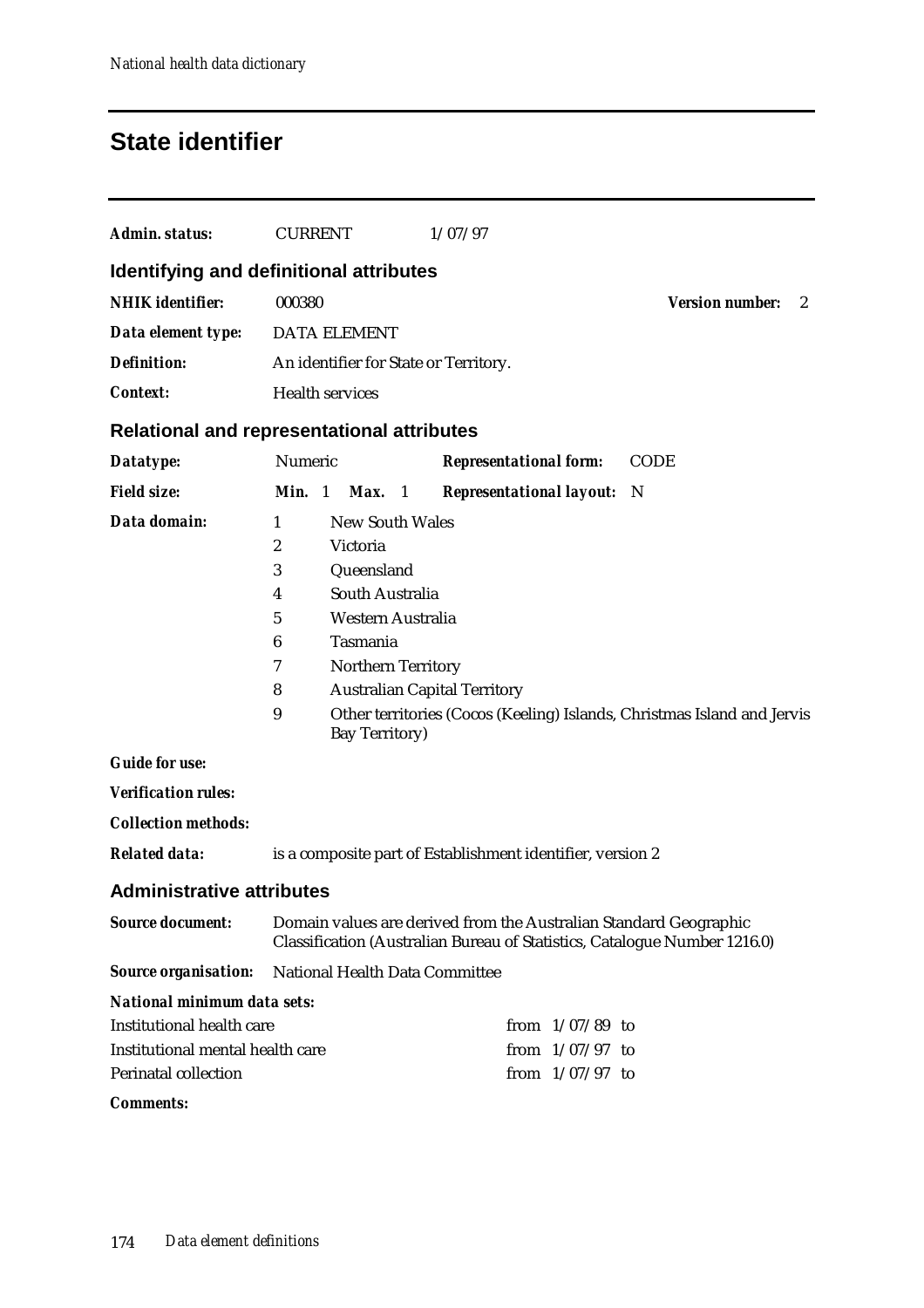# **Type and sector of employment establishment**

| Admin. status:                                    | <b>CURRENT</b>  |                                                                                                                                                                                                                             |  | 1/07/95                                                                                                                                                                                     |                                                                       |  |  |
|---------------------------------------------------|-----------------|-----------------------------------------------------------------------------------------------------------------------------------------------------------------------------------------------------------------------------|--|---------------------------------------------------------------------------------------------------------------------------------------------------------------------------------------------|-----------------------------------------------------------------------|--|--|
| Identifying and definitional attributes           |                 |                                                                                                                                                                                                                             |  |                                                                                                                                                                                             |                                                                       |  |  |
| <b>NHIK</b> identifier:                           | 000166          |                                                                                                                                                                                                                             |  |                                                                                                                                                                                             | <b>Version number:</b><br>1                                           |  |  |
| Data element type:                                |                 | <b>DATA ELEMENT</b>                                                                                                                                                                                                         |  |                                                                                                                                                                                             |                                                                       |  |  |
| <b>Definition:</b>                                | Classification. | For each health profession, type of employment establishment is a self<br>reporting, condensed industry of employment classification that can be cross-<br>referenced to the Australian and New Zealand Standard Industrial |  |                                                                                                                                                                                             |                                                                       |  |  |
|                                                   |                 |                                                                                                                                                                                                                             |  | Sector of employment establishment is government (public) or non-<br>government (private), according to whether or not the employer is a<br>Commonwealth, State or local government agency. |                                                                       |  |  |
| <b>Context:</b>                                   |                 | Health labour force: to analyse distribution of service providers by setting<br>(defined by industry of employer and sector), cross-classified with main type<br>of work and/or specialty area.                             |  |                                                                                                                                                                                             |                                                                       |  |  |
| <b>Relational and representational attributes</b> |                 |                                                                                                                                                                                                                             |  |                                                                                                                                                                                             |                                                                       |  |  |
| Datatype:                                         | Numeric         |                                                                                                                                                                                                                             |  | <b>Representational form:</b>                                                                                                                                                               | <b>CODE</b>                                                           |  |  |
| <b>Field size:</b>                                |                 | Min. 2 Max. 2                                                                                                                                                                                                               |  | <b>Representational layout:</b>                                                                                                                                                             | NN                                                                    |  |  |
| Data domain:                                      | 01              | medical clinics)                                                                                                                                                                                                            |  | Private medical practitioner rooms/surgery (including 24-hour                                                                                                                               |                                                                       |  |  |
|                                                   | 02              | Other public non-residential health care facility (e.g. Aboriginal health<br>service, ambulatory centre, outpatient clinic, day surgery centre,<br>medical centre, community health centre)                                 |  |                                                                                                                                                                                             |                                                                       |  |  |
|                                                   | 03              |                                                                                                                                                                                                                             |  | Other private non-residential health care (e.g. Aboriginal health<br>service, ambulatory centre, outpatient clinic, day surgery centre,<br>medical centre, community health centre)         |                                                                       |  |  |
|                                                   | 04              | hospital (public)                                                                                                                                                                                                           |  | Hospital - acute care* (including psychiatric or specialist hospital)                                                                                                                       |                                                                       |  |  |
|                                                   | 05              | hospital (private)                                                                                                                                                                                                          |  | Hospital - acute care (including psychiatric or specialist hospital)                                                                                                                        |                                                                       |  |  |
|                                                   | 06              |                                                                                                                                                                                                                             |  | Residential health care (e.g. nursing home, hospice, physical<br>disabilities residential centre) facility (public)                                                                         |                                                                       |  |  |
|                                                   | 07              |                                                                                                                                                                                                                             |  | Residential health care (e.g. nursing home, hospice, physical<br>disabilities residential centre) facility (private)                                                                        |                                                                       |  |  |
|                                                   | 08              |                                                                                                                                                                                                                             |  | Tertiary education institution (public)                                                                                                                                                     |                                                                       |  |  |
|                                                   | 09              |                                                                                                                                                                                                                             |  | Tertiary education institution (private)                                                                                                                                                    |                                                                       |  |  |
|                                                   | 10              | Defence forces                                                                                                                                                                                                              |  |                                                                                                                                                                                             |                                                                       |  |  |
|                                                   | 11              | organisation etc.)                                                                                                                                                                                                          |  | Government department or agency (e.g. laboratory, research                                                                                                                                  |                                                                       |  |  |
|                                                   | 12              |                                                                                                                                                                                                                             |  |                                                                                                                                                                                             | Private industry/private enterprise (e.g. insurance, pathology, bank) |  |  |
|                                                   | 13              | Other (specified) Public                                                                                                                                                                                                    |  |                                                                                                                                                                                             |                                                                       |  |  |
|                                                   | 14              | Other (specified) Private                                                                                                                                                                                                   |  |                                                                                                                                                                                             |                                                                       |  |  |
|                                                   | 99              |                                                                                                                                                                                                                             |  | Unknown/inadequately described/not stated                                                                                                                                                   |                                                                       |  |  |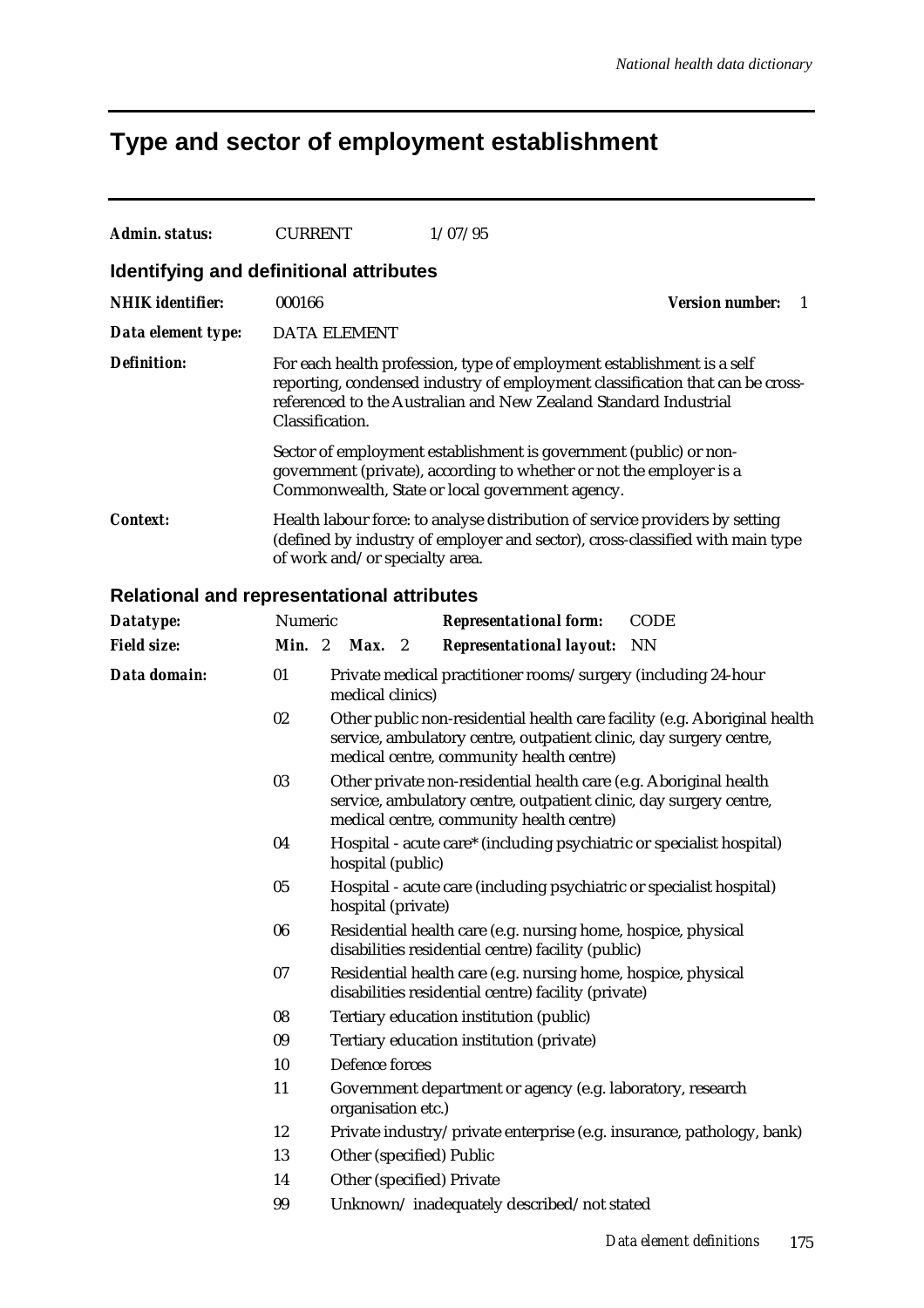## **Type and sector of employment establishment (continued)**

### *Guide for use:* Establishments are coded into self reporting groupings in the public and private sectors. This can be seen below in the code list for medical practitioners. Minor variations in ordering of sequence and disaggregation of the principal categories will be profession-specific as appropriate; where a more detailed set of codes is used, the essential criterion is that there should not be an overlap of the detailed codes across the Australian and New Zealand Standard Industrial Classification category definitions. Note: Public psychiatric hospitals are non-acute care facilities, whereas private psychiatric hospitals are acute care facilities. To minimise the possibility of respondent confusion and mis-reporting, public psychiatric hospitals are included in the grouping for acute care public hospitals. Day surgery centres, outpatient clinics and medical centres approved as hospitals under the Health Insurance Act 1973 (Cwlth) have emerged as a new category for investigation. These will be included in a review of the National Health Labour Force Collection questions and coding frames. *Verification rules: Collection methods: Related data:* **Administrative attributes** *Source document: Source organisation:* National Health Labour Force Data Working Group *National minimum data sets:* Health labourforce from 1/07/89 to *Comments:*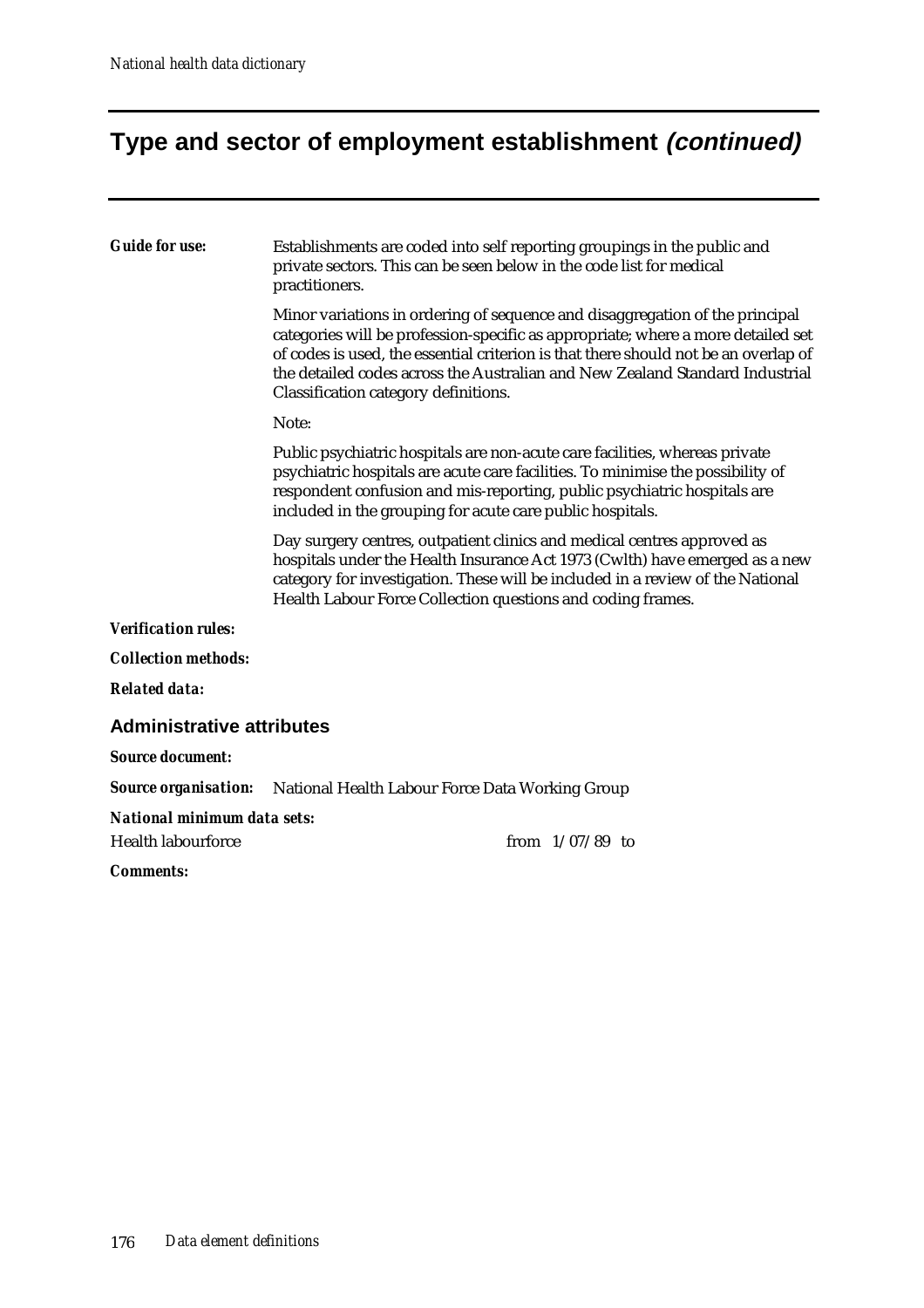| <b>Location</b> |                          | Data elements                          |
|-----------------|--------------------------|----------------------------------------|
| <b>Address</b>  |                          |                                        |
| <b>Setting</b>  |                          |                                        |
|                 | Organisational setting   |                                        |
|                 | Service delivery setting | Geographical location of establishment |
|                 | Other setting            |                                        |
|                 |                          |                                        |
|                 |                          |                                        |
|                 |                          |                                        |
|                 |                          |                                        |
|                 |                          |                                        |
|                 |                          |                                        |
|                 |                          |                                        |
|                 |                          |                                        |
|                 |                          |                                        |
|                 |                          |                                        |
|                 |                          |                                        |
|                 |                          |                                        |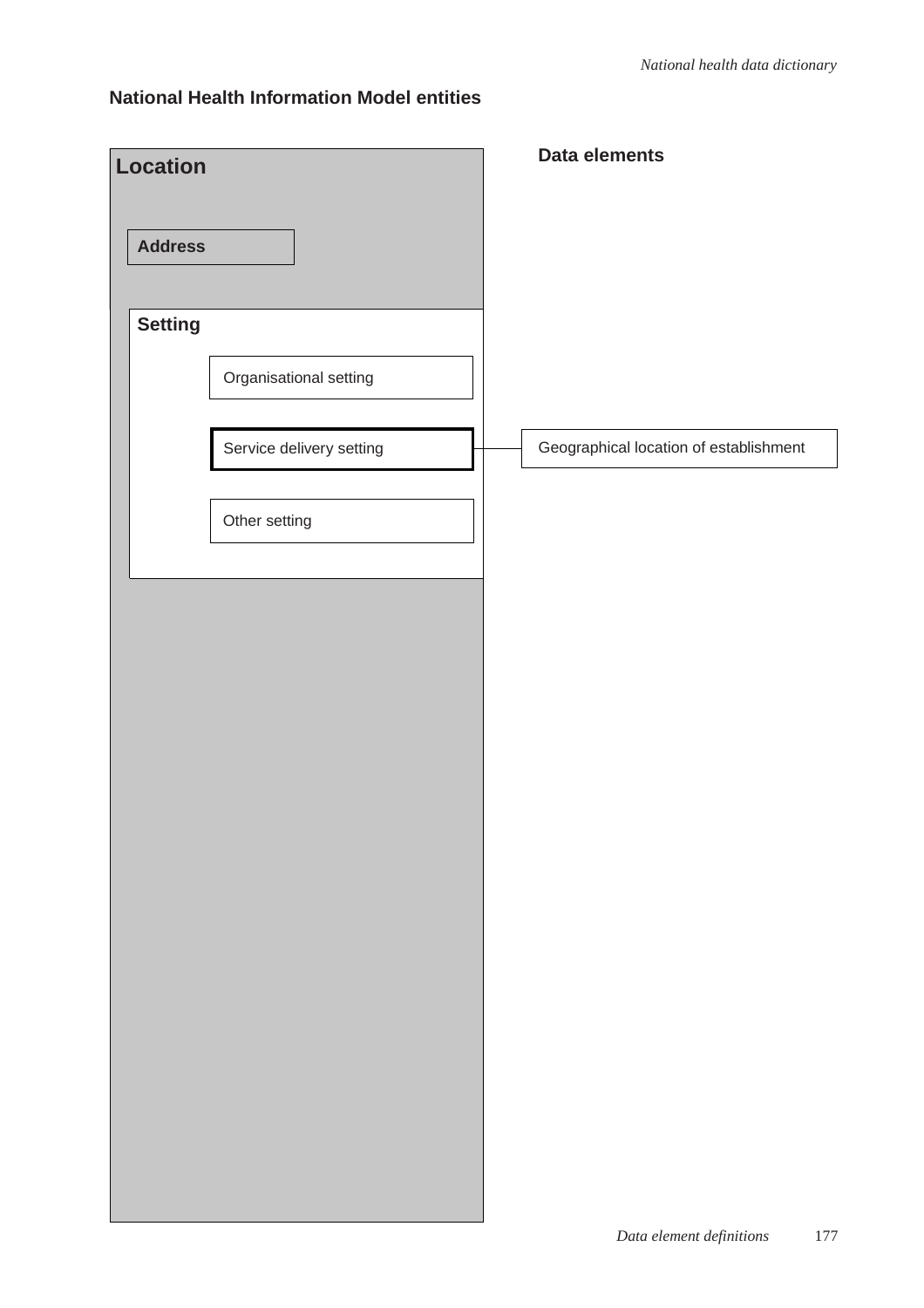# **Geographical location of establishment**

| <b>Admin. status:</b>                             | <b>CURRENT</b>                                                                                                                                                                                                                                                                                       | 1/07/97                                                                                                                                                                                                                                                                                                     |                             |  |  |  |
|---------------------------------------------------|------------------------------------------------------------------------------------------------------------------------------------------------------------------------------------------------------------------------------------------------------------------------------------------------------|-------------------------------------------------------------------------------------------------------------------------------------------------------------------------------------------------------------------------------------------------------------------------------------------------------------|-----------------------------|--|--|--|
| Identifying and definitional attributes           |                                                                                                                                                                                                                                                                                                      |                                                                                                                                                                                                                                                                                                             |                             |  |  |  |
| <b>NHIK</b> identifier:                           | 000260                                                                                                                                                                                                                                                                                               |                                                                                                                                                                                                                                                                                                             | <b>Version number:</b><br>2 |  |  |  |
| Data element type:                                | <b>DATA ELEMENT</b>                                                                                                                                                                                                                                                                                  |                                                                                                                                                                                                                                                                                                             |                             |  |  |  |
| <b>Definition:</b>                                | administrative centre.                                                                                                                                                                                                                                                                               | Geographical location of the establishment. For establishments with more than<br>one geographical location, the location is defined as that of the main                                                                                                                                                     |                             |  |  |  |
| <b>Context:</b>                                   |                                                                                                                                                                                                                                                                                                      | Health services: To enable the analysis of service provision in relation to<br>demographic and other characteristics of the population of a geographic area.                                                                                                                                                |                             |  |  |  |
| <b>Relational and representational attributes</b> |                                                                                                                                                                                                                                                                                                      |                                                                                                                                                                                                                                                                                                             |                             |  |  |  |
| Datatype:                                         | Numeric                                                                                                                                                                                                                                                                                              | <b>Representational form:</b>                                                                                                                                                                                                                                                                               | <b>CODE</b>                 |  |  |  |
| <b>Field size:</b>                                | <b>Min.</b> 5<br><b>Max.</b> 5                                                                                                                                                                                                                                                                       | <b>Representational layout: NNNNN</b>                                                                                                                                                                                                                                                                       |                             |  |  |  |
| Data domain:                                      | The geographical location is reported using a five digit numerical code to<br>indicate the Statistical Local Area (SLA) within the reporting State or Territory,<br>as defined in the Australian Standard Geographical Classification (Australian<br>Bureau of Statistics, catalogue number 1216.0). |                                                                                                                                                                                                                                                                                                             |                             |  |  |  |
| <b>Guide for use:</b>                             | The Australian Standard Geographical Classification (ASGC) is updated on an<br>annual basis with a date of effect of 1 July each year. Therefore, the edition<br>effective for the data collection reference year should be used.                                                                    |                                                                                                                                                                                                                                                                                                             |                             |  |  |  |
|                                                   | The Australian Bureau of Statistics' National Localities Index (NLI) can be used<br>to assign each locality or address in Australia to an SLA. The NLI is a<br>comprehensive list of localities in Australia with their full code (including<br>SLA) from the main structure of the ASGC.            |                                                                                                                                                                                                                                                                                                             |                             |  |  |  |
|                                                   |                                                                                                                                                                                                                                                                                                      | For the majority of localities, the locality name (suburb or town, for example) is<br>sufficient to assign an SLA. However, some localities have the same name. For<br>most of these, limited additional information such as the postcode or State can<br>be used with the locality name to assign the SLA. |                             |  |  |  |
|                                                   | assign the SLA.                                                                                                                                                                                                                                                                                      | In addition, other localities cross one or more SLA boundaries and are referred<br>to as split localities. For these, the more detailed information of the number<br>and street of the establishment is used with the Streets Sub-index of the NLI to                                                       |                             |  |  |  |
| <b>Verification rules:</b>                        |                                                                                                                                                                                                                                                                                                      |                                                                                                                                                                                                                                                                                                             |                             |  |  |  |
| <b>Collection methods:</b>                        |                                                                                                                                                                                                                                                                                                      |                                                                                                                                                                                                                                                                                                             |                             |  |  |  |
| <b>Related data:</b>                              |                                                                                                                                                                                                                                                                                                      | supersedes previous data element Geographic location, version 1<br>relates to the data element Establishment type, version 1                                                                                                                                                                                |                             |  |  |  |
| <b>Administrative attributes</b>                  |                                                                                                                                                                                                                                                                                                      |                                                                                                                                                                                                                                                                                                             |                             |  |  |  |
| <b>Source document:</b>                           | Statistics Catalogue No. 1216.0)                                                                                                                                                                                                                                                                     | Australian Standard Geographical Classification (Australian Bureau of                                                                                                                                                                                                                                       |                             |  |  |  |
| <b>Source organisation:</b>                       | National Health Data Committee                                                                                                                                                                                                                                                                       |                                                                                                                                                                                                                                                                                                             |                             |  |  |  |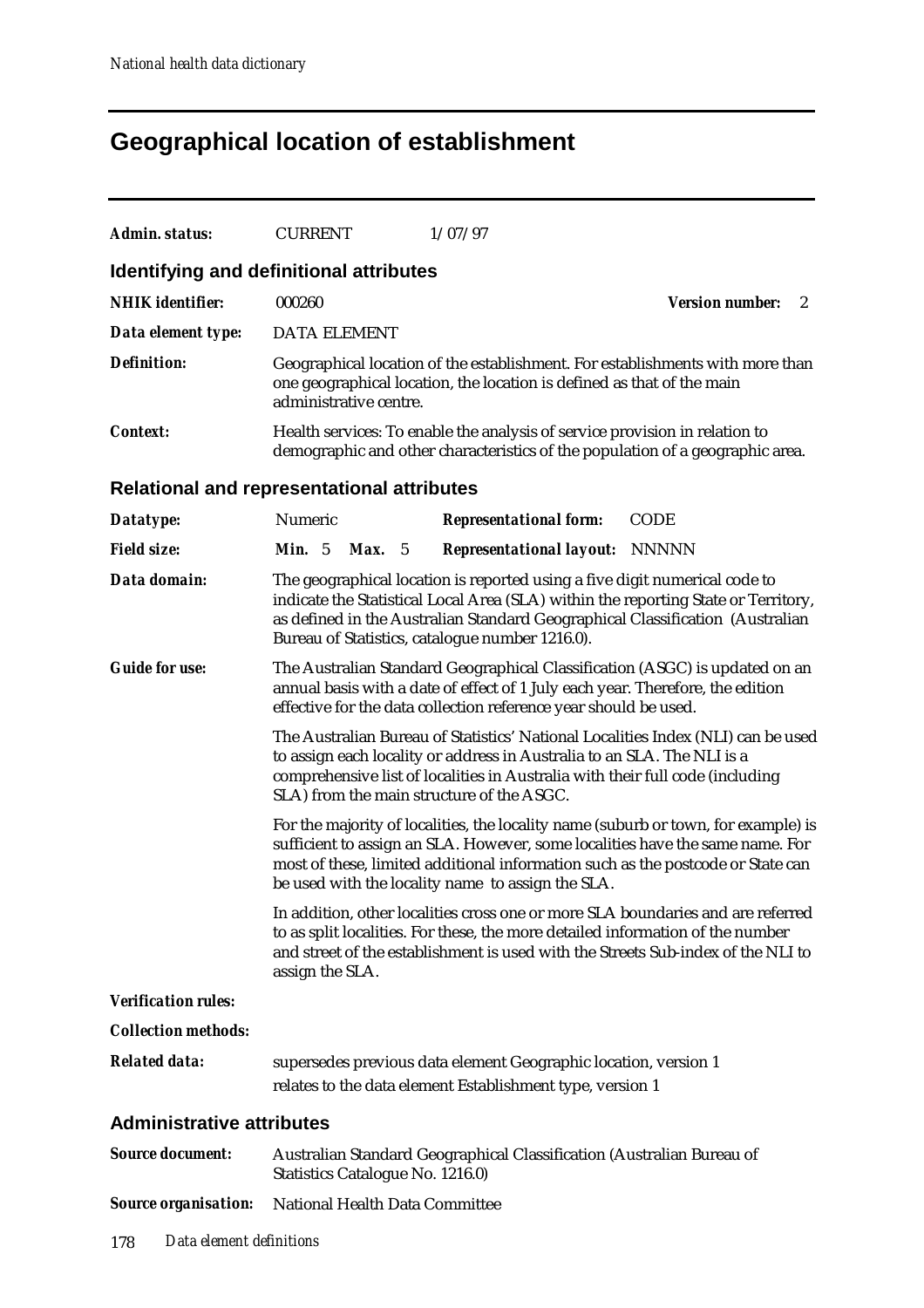# **Geographical location of establishment (continued)**

| National minimum data sets:  |                                                                      |                   |  |
|------------------------------|----------------------------------------------------------------------|-------------------|--|
| Institutional health care    |                                                                      | from $1/07/89$ to |  |
| Community mental health care |                                                                      | from $1/07/98$ to |  |
| <i>Comments:</i>             | The geographical location does not provide direct information on the |                   |  |

geographical catchment area or catchment population of the establishment.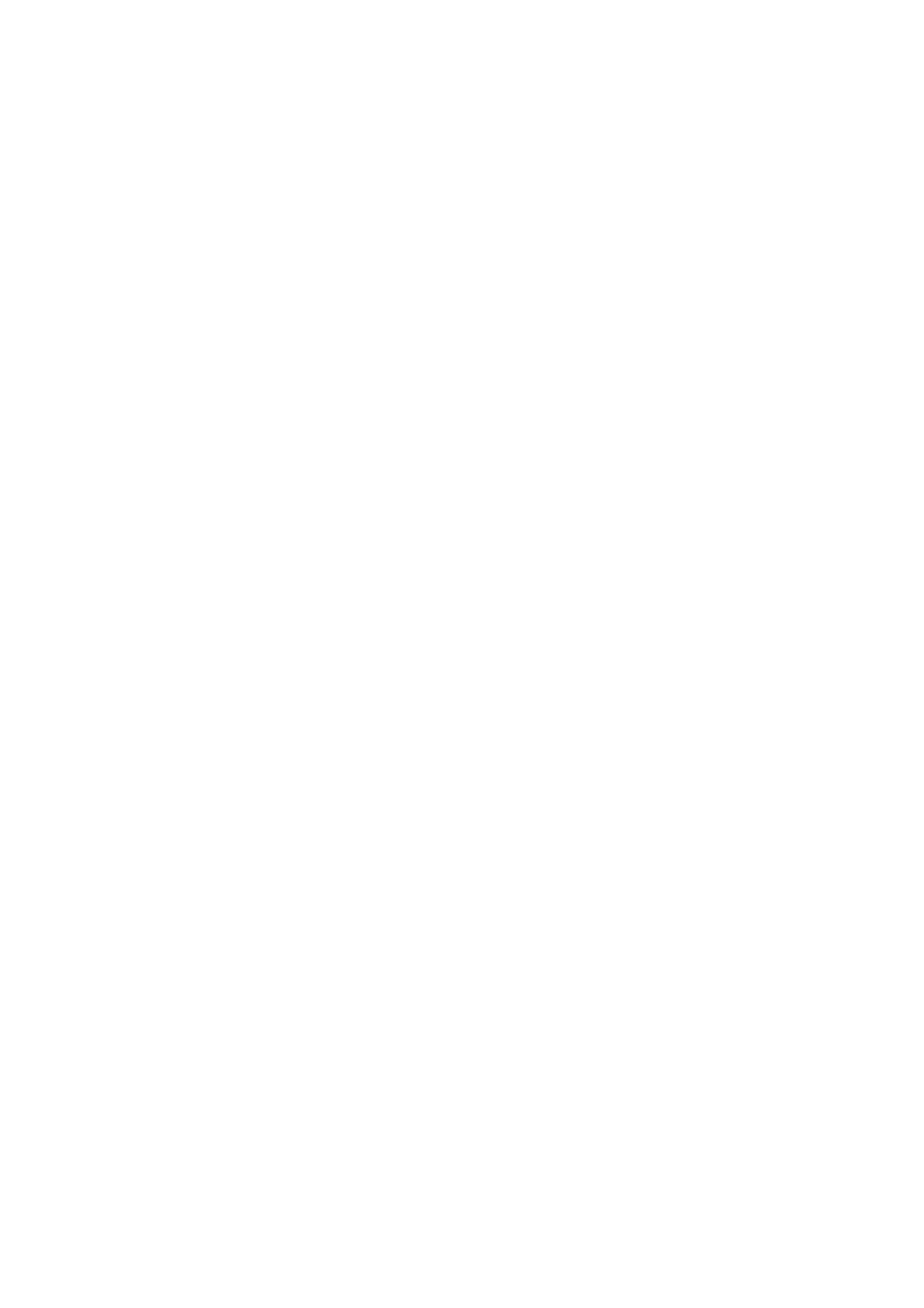| <b>Location</b>                          | <b>Data elements</b>                                                                                                                                                                                                                                                                                                                                      |
|------------------------------------------|-----------------------------------------------------------------------------------------------------------------------------------------------------------------------------------------------------------------------------------------------------------------------------------------------------------------------------------------------------------|
| <b>Address</b>                           |                                                                                                                                                                                                                                                                                                                                                           |
| <b>Setting</b><br>Organisational setting |                                                                                                                                                                                                                                                                                                                                                           |
| Service delivery setting                 |                                                                                                                                                                                                                                                                                                                                                           |
| Other setting                            | Actual place of birth<br>Location immediately prior to admission<br>to nursing home<br>Place of occurrence of external cause of<br>injury - admitted patient - ICD-10-AM<br>code<br>Place of occurrence of external cause of<br>injury - admitted patient - ICD-9-CM<br>code<br>Place of occurrence of external cause of<br>injury - non-admitted patient |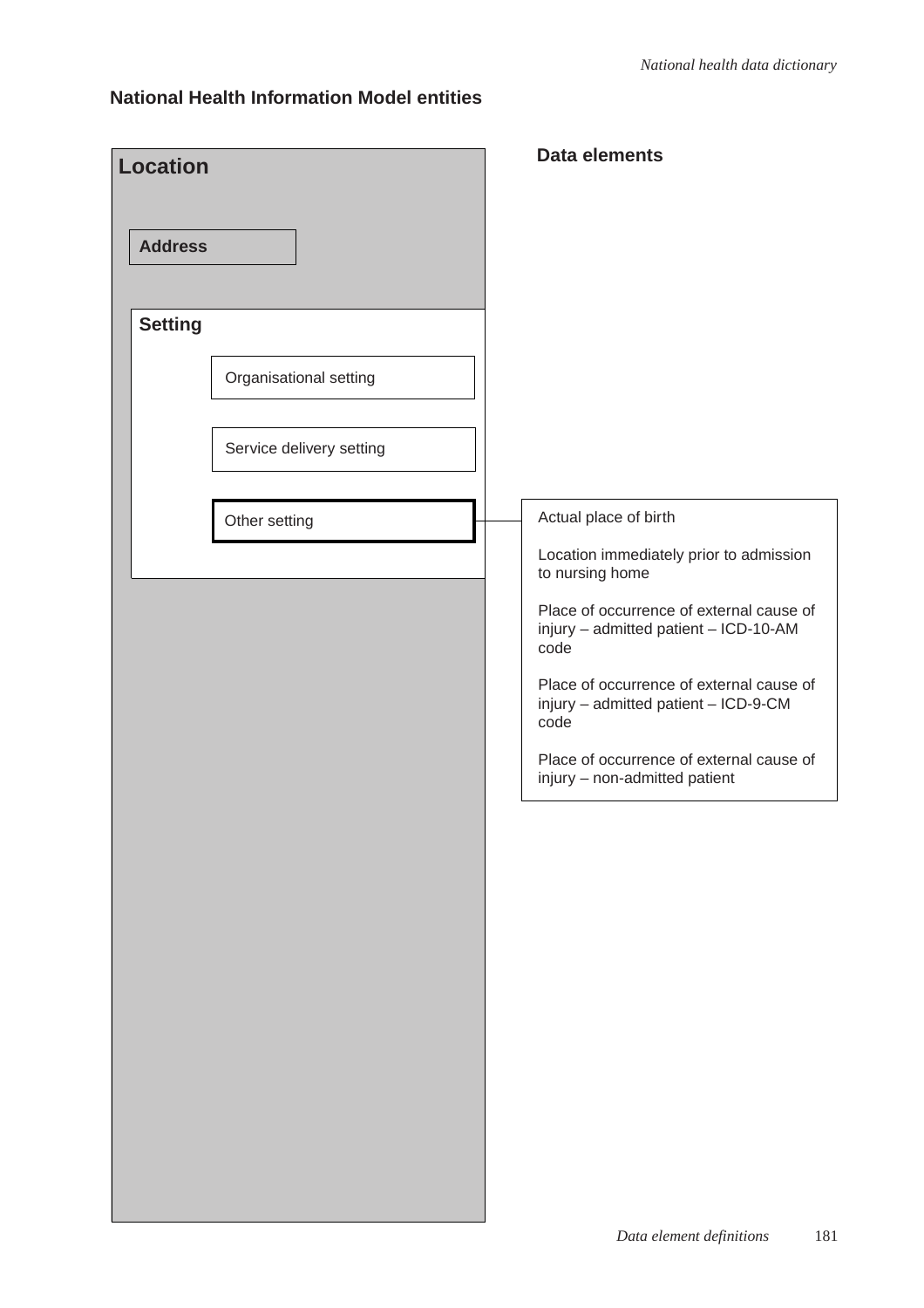# **Actual place of birth**

| Admin. status:          | <b>CURRENT</b>                             | 1/07/96                                                                                                                                                                                                                                                                                                                        |                        |
|-------------------------|--------------------------------------------|--------------------------------------------------------------------------------------------------------------------------------------------------------------------------------------------------------------------------------------------------------------------------------------------------------------------------------|------------------------|
|                         | Identifying and definitional attributes    |                                                                                                                                                                                                                                                                                                                                |                        |
| <b>NHIK</b> identifier: | 000003                                     |                                                                                                                                                                                                                                                                                                                                | <b>Version number:</b> |
| Data element type:      | <b>DATA ELEMENT</b>                        |                                                                                                                                                                                                                                                                                                                                |                        |
| Definition:             | The actual place where the birth occurred. |                                                                                                                                                                                                                                                                                                                                |                        |
| <b>Context:</b>         | delivery was planned.                      | Perinatal statistics: used to analyse the risk factors and outcomes by place of<br>birth. While most deliveries occur within hospitals an increasing number of<br>births now occur in other settings. It is important to monitor the births<br>occurring outside hospitals and to ascertain whether or not the actual place of |                        |

## **Relational and representational attributes**

| Datatype:                                                              | Numeric                                              |  |            |  | <b>Representational form:</b>                                                                                                                | <b>CODE</b> |
|------------------------------------------------------------------------|------------------------------------------------------|--|------------|--|----------------------------------------------------------------------------------------------------------------------------------------------|-------------|
| <b>Field size:</b>                                                     | Min. 1                                               |  | Max. 1     |  | <b>Representational layout:</b> N                                                                                                            |             |
| Data domain:                                                           | 1                                                    |  | Hospital   |  |                                                                                                                                              |             |
|                                                                        | $\boldsymbol{2}$                                     |  |            |  | Birth centre, attached to hospital                                                                                                           |             |
|                                                                        | 3                                                    |  |            |  | Birth centre, free standing                                                                                                                  |             |
|                                                                        | 4                                                    |  | Home       |  |                                                                                                                                              |             |
|                                                                        | 8                                                    |  | Other      |  |                                                                                                                                              |             |
|                                                                        | 9                                                    |  | Not stated |  |                                                                                                                                              |             |
| <b>Guide for use:</b>                                                  |                                                      |  |            |  | This is to be recorded for each baby the mother delivers from this pregnancy.                                                                |             |
| <b>Verification rules:</b>                                             |                                                      |  |            |  |                                                                                                                                              |             |
| <b>Collection methods:</b>                                             |                                                      |  |            |  |                                                                                                                                              |             |
| <b>Related data:</b>                                                   | is a qualifier of Intended place of birth, version 1 |  |            |  |                                                                                                                                              |             |
| <b>Administrative attributes</b>                                       |                                                      |  |            |  |                                                                                                                                              |             |
| <b>Source document:</b>                                                |                                                      |  |            |  |                                                                                                                                              |             |
| <b>Source organisation:</b> National Perinatal Data Advisory Committee |                                                      |  |            |  |                                                                                                                                              |             |
| <b>National minimum data sets:</b>                                     |                                                      |  |            |  |                                                                                                                                              |             |
| <b>Perinatal collection</b>                                            |                                                      |  |            |  | from $1/07/97$ to                                                                                                                            |             |
| <b>Comments:</b>                                                       | Territories.                                         |  |            |  | The development of a definition of a birth centre is currently under<br>consideration by the Commonwealth in conjunction with the States and |             |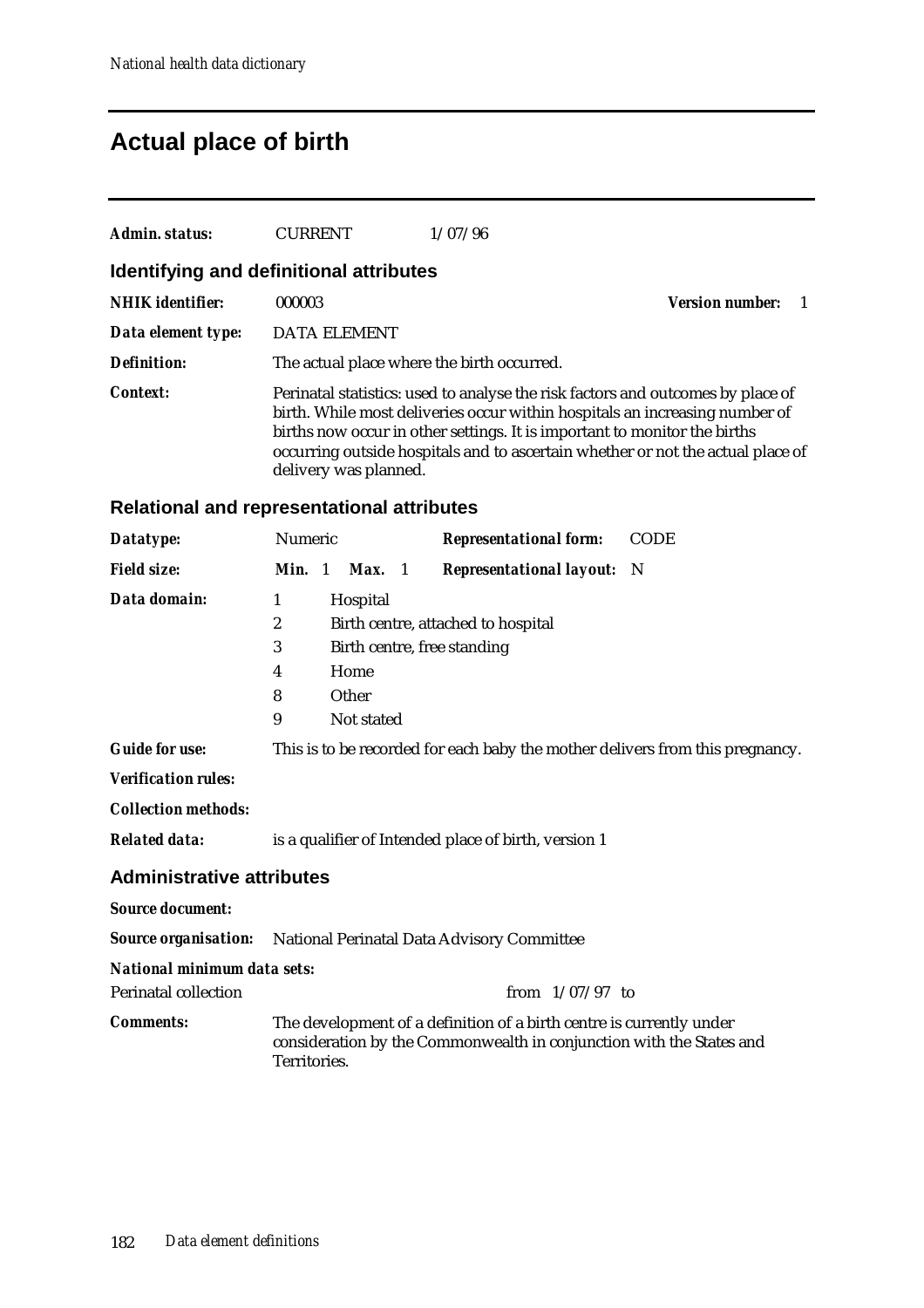## **Location immediately prior to admission to nursing home**

| Admin. status:                           | <b>CURRENT</b>                                                                                            | 1/07/89                       |                                          |  |  |  |  |
|------------------------------------------|-----------------------------------------------------------------------------------------------------------|-------------------------------|------------------------------------------|--|--|--|--|
|                                          | Identifying and definitional attributes                                                                   |                               |                                          |  |  |  |  |
| <b>NHIK</b> identifier:                  | 000084                                                                                                    |                               | <b>Version number:</b><br>$\overline{1}$ |  |  |  |  |
| Data element type:                       | <b>DATA ELEMENT</b>                                                                                       |                               |                                          |  |  |  |  |
| <b>Definition:</b>                       | Source from which the patient was transferred/referred to the hospital.                                   |                               |                                          |  |  |  |  |
| Context:                                 | Nursing home statistics: to assist in analyses of intersectoral patient flow and<br>health care planning. |                               |                                          |  |  |  |  |
|                                          | <b>Relational and representational attributes</b>                                                         |                               |                                          |  |  |  |  |
| Datatype:                                | <b>Numeric</b>                                                                                            | <b>Representational form:</b> | <b>CODE</b>                              |  |  |  |  |
| $E: \mathcal{A} \rightarrow \mathcal{A}$ | $M! \sim 1$ $M \sim 1$                                                                                    | Dennesentational lavout. N    |                                          |  |  |  |  |

| <b>Field size:</b> | <b>Min.</b> 1 | <b>Max.</b> 1<br><b>Representational layout:</b> N |
|--------------------|---------------|----------------------------------------------------|
| Data domain:       | 1             | Home (usual residence)                             |
|                    | 2             | Home of relative (but not usual residence)         |
|                    | 3             | Hostel                                             |
|                    | 4             | Other residence                                    |
|                    | 5             | Acute hospital                                     |
|                    | 6             | Other hospital                                     |
|                    | 7             | Nursing home (check on transfers)                  |
|                    | 8             | Other location                                     |
|                    | 9             | Unknown                                            |
|                    |               |                                                    |

*Guide for use:*

*Verification rules:*

*Collection methods:*

*Related data:*

#### **Administrative attributes**

*Source document:*

*Source organisation:* National Health Data Committee

*National minimum data sets:*

*Comments:* This data element is subject to review during 1998 in the light of recent structural reform of nursing homes.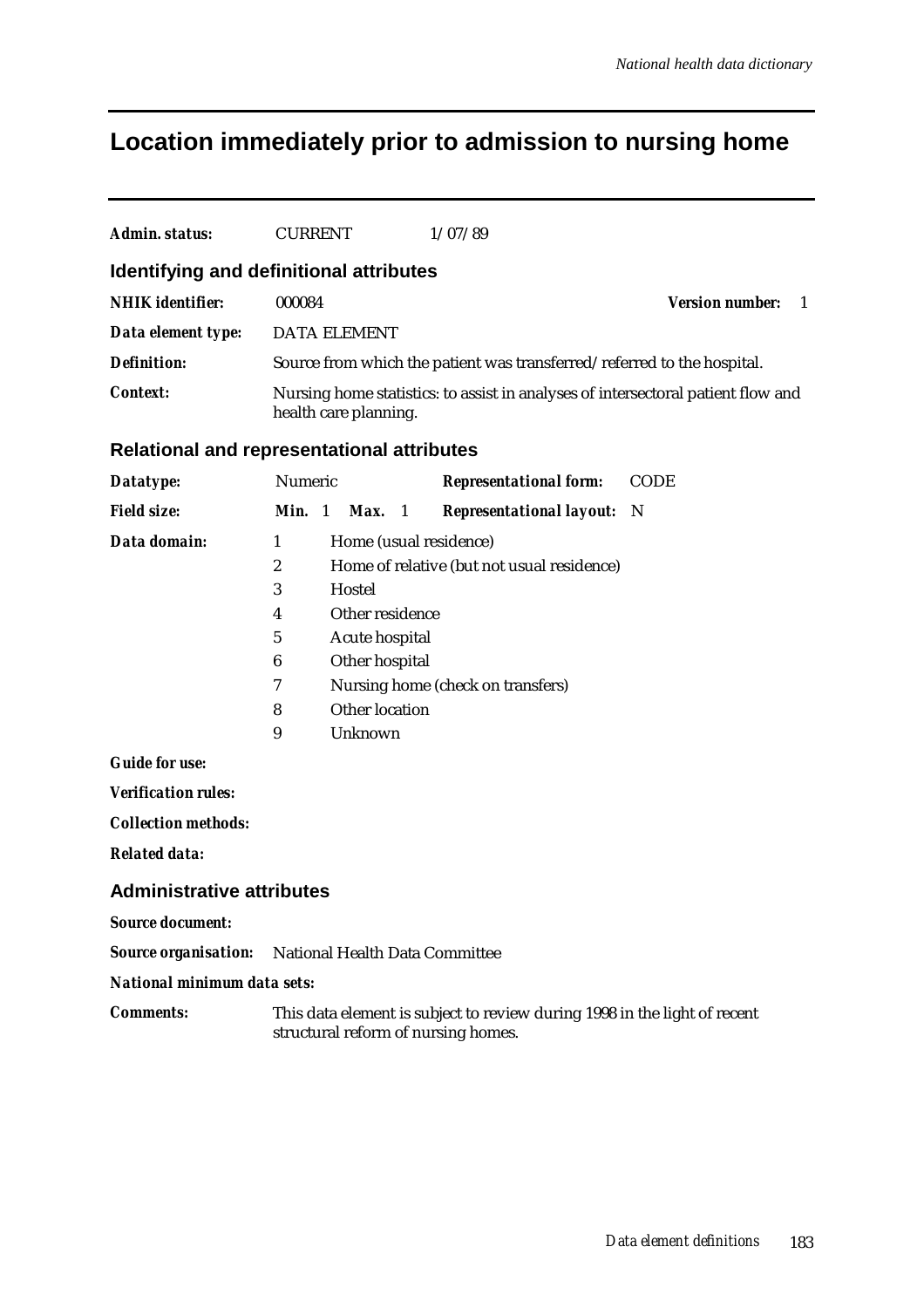## **Place of occurrence of external cause of injury - admitted patient - ICD-10-AM code**

| Admin. status:                     | <b>CURRENT</b>                                                                                                                                                                                                                                                                     | 1/07/98                                                                                                                                                                                                                                    |                             |  |  |
|------------------------------------|------------------------------------------------------------------------------------------------------------------------------------------------------------------------------------------------------------------------------------------------------------------------------------|--------------------------------------------------------------------------------------------------------------------------------------------------------------------------------------------------------------------------------------------|-----------------------------|--|--|
|                                    | Identifying and definitional attributes                                                                                                                                                                                                                                            |                                                                                                                                                                                                                                            |                             |  |  |
| <b>NHIK</b> identifier:            | 000384                                                                                                                                                                                                                                                                             |                                                                                                                                                                                                                                            | <b>Version number:</b><br>4 |  |  |
| Data element type:                 | <b>DATA ELEMENT</b>                                                                                                                                                                                                                                                                |                                                                                                                                                                                                                                            |                             |  |  |
| <b>Definition:</b>                 | occurred.                                                                                                                                                                                                                                                                          | The place where the external cause of injury, poisoning or adverse effect                                                                                                                                                                  |                             |  |  |
| <b>Context:</b>                    | research.                                                                                                                                                                                                                                                                          | Admitted patients: enables categorisation of injury and poisoning according to<br>factors important for injury control. Necessary for defining and monitoring<br>injury control targets, injury costing and identifying cases for in-depth |                             |  |  |
|                                    | <b>Relational and representational attributes</b>                                                                                                                                                                                                                                  |                                                                                                                                                                                                                                            |                             |  |  |
| Datatype:                          | Numeric                                                                                                                                                                                                                                                                            | <b>Representational form:</b>                                                                                                                                                                                                              | <b>CODE</b>                 |  |  |
| <b>Field size:</b>                 | <b>Min.</b> 1 <b>Max.</b> 1                                                                                                                                                                                                                                                        | <b>Representational layout:</b>                                                                                                                                                                                                            | N                           |  |  |
| Data domain:                       | ICD-10-AM                                                                                                                                                                                                                                                                          |                                                                                                                                                                                                                                            |                             |  |  |
| <b>Guide for use:</b>              | All admitted patients should be coded to the ICD-10-AM classification. In ICD-<br>10-AM place of occurrence is the fourth digit of the external cause code.                                                                                                                        |                                                                                                                                                                                                                                            |                             |  |  |
|                                    | A place of occurrence code must accompany those external cause codes<br>specified in the range W00-Y34 (with the exception of Y06 and Y07. Refer to the<br>Australian Coding Standards for ICD-10-AM, National Centre for<br>Classification in Health, Sydney for further details. |                                                                                                                                                                                                                                            |                             |  |  |
|                                    |                                                                                                                                                                                                                                                                                    | New South Wales, Australian Capital Territory, Victoria and the Northern<br>Territory have implemented ICD-10-AM from 1 July 1998. Other States may<br>continue to use ICD-9-CM until 30 June 1999.                                        |                             |  |  |
| <b>Verification rules:</b>         |                                                                                                                                                                                                                                                                                    |                                                                                                                                                                                                                                            |                             |  |  |
| <b>Collection methods:</b>         |                                                                                                                                                                                                                                                                                    |                                                                                                                                                                                                                                            |                             |  |  |
| <b>Related data:</b>               | supersedes previous data element Place of occurrence of external cause of<br>injury - admitted patient - ICD-9-CM code, version 3                                                                                                                                                  |                                                                                                                                                                                                                                            |                             |  |  |
|                                    | code, version 4                                                                                                                                                                                                                                                                    | is used in conjunction with External cause - admitted patient - ICD-10-AM                                                                                                                                                                  |                             |  |  |
| <b>Administrative attributes</b>   |                                                                                                                                                                                                                                                                                    |                                                                                                                                                                                                                                            |                             |  |  |
| <b>Source document:</b>            | International Statistical Classification of Diseases and Related Health Problems<br>- Tenth Revision - Australian Modification (1998) National Centre for<br>Classification in Health, Sydney.                                                                                     |                                                                                                                                                                                                                                            |                             |  |  |
| <b>Source organisation:</b>        | National Health Data Committee and National Centre for Classification in<br>Health.                                                                                                                                                                                                |                                                                                                                                                                                                                                            |                             |  |  |
| <b>National minimum data sets:</b> |                                                                                                                                                                                                                                                                                    |                                                                                                                                                                                                                                            |                             |  |  |
| Institutional health care          |                                                                                                                                                                                                                                                                                    | from $1/07/89$ to                                                                                                                                                                                                                          |                             |  |  |

*Comments:*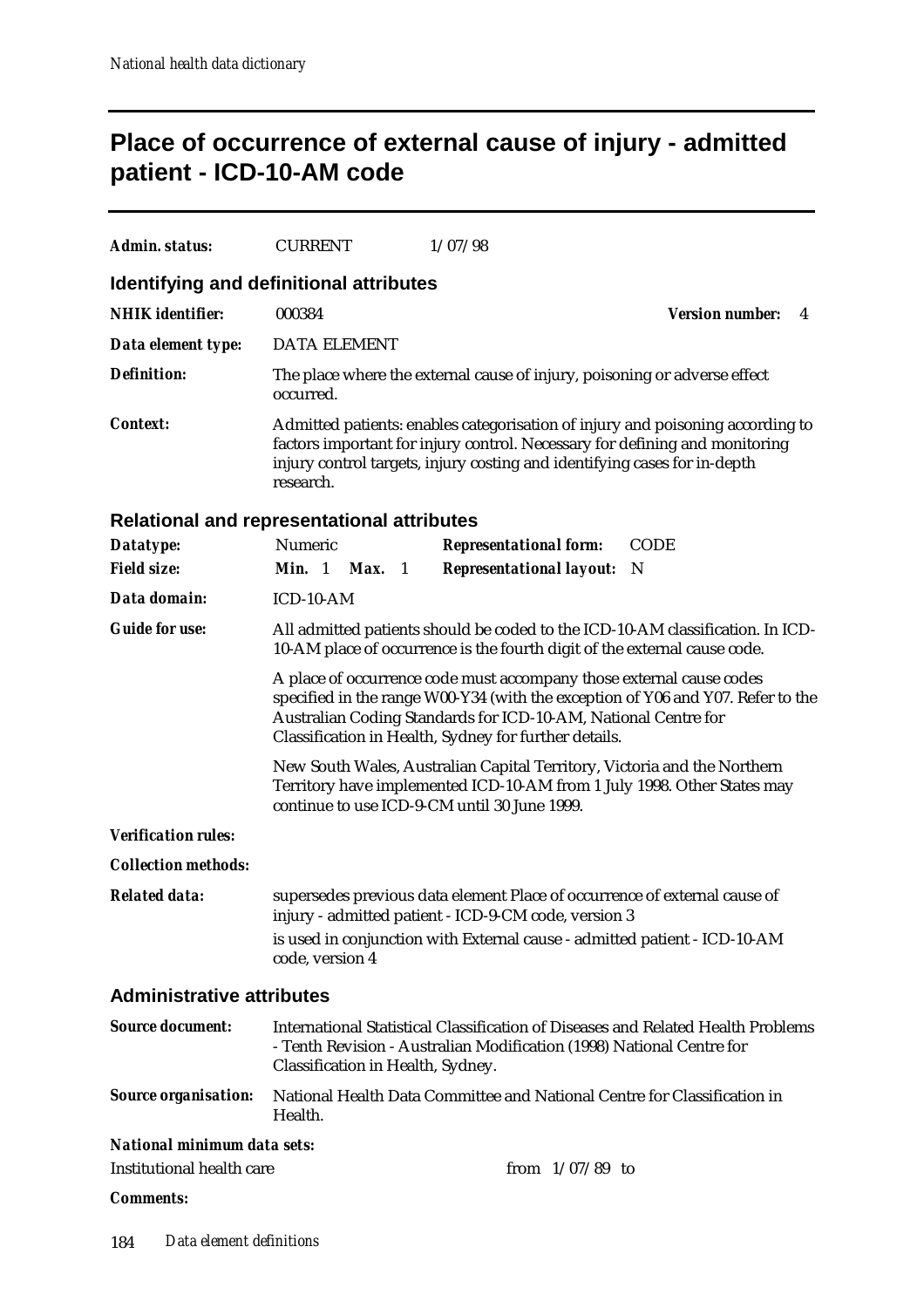# **Place of occurrence of external cause of injury - admitted patient - ICD-9-CM code**

| <b>Admin. status:</b>                             | <b>SUPERSEDED</b>                                                                                                                                                                                                                                       |  | 20/06/99                                                                                                                                                                                                                                                                                                             |                             |  |
|---------------------------------------------------|---------------------------------------------------------------------------------------------------------------------------------------------------------------------------------------------------------------------------------------------------------|--|----------------------------------------------------------------------------------------------------------------------------------------------------------------------------------------------------------------------------------------------------------------------------------------------------------------------|-----------------------------|--|
| <b>Identifying and definitional attributes</b>    |                                                                                                                                                                                                                                                         |  |                                                                                                                                                                                                                                                                                                                      |                             |  |
| <b>NHIK</b> identifier:                           | 000384                                                                                                                                                                                                                                                  |  |                                                                                                                                                                                                                                                                                                                      | <b>Version number:</b><br>3 |  |
| Data element type:                                | <b>DATA ELEMENT</b>                                                                                                                                                                                                                                     |  |                                                                                                                                                                                                                                                                                                                      |                             |  |
| <b>Definition:</b>                                |                                                                                                                                                                                                                                                         |  | The place where the external cause of injury, poisoning or violence occurred.                                                                                                                                                                                                                                        |                             |  |
| <b>Context:</b>                                   | Admitted patients: enables categorisation of injury and poisoning according to<br>factors important for injury control. Necessary for defining and monitoring<br>injury control targets, injury costing and identifying cases for in-depth<br>research. |  |                                                                                                                                                                                                                                                                                                                      |                             |  |
| <b>Relational and representational attributes</b> |                                                                                                                                                                                                                                                         |  |                                                                                                                                                                                                                                                                                                                      |                             |  |
| Datatype:                                         | Numeric                                                                                                                                                                                                                                                 |  | <b>Representational form:</b>                                                                                                                                                                                                                                                                                        | <b>CODE</b>                 |  |
| <b>Field size:</b>                                | <b>Min.</b> 1 <b>Max.</b> 1                                                                                                                                                                                                                             |  | <b>Representational layout:</b>                                                                                                                                                                                                                                                                                      | N                           |  |
| Data domain:                                      | ICD-9-CM                                                                                                                                                                                                                                                |  |                                                                                                                                                                                                                                                                                                                      |                             |  |
| <b>Guide for use:</b>                             | ICD-9-CM is the preferred classification for this data item. All admitted<br>patients should be coded to the ICD-9-CM classification. A single digit code or<br>4 digit code can be used.                                                               |  |                                                                                                                                                                                                                                                                                                                      |                             |  |
|                                                   | A place of occurrence code must accompany each related external cause code.<br>Refer to the Australian Coding Standards for ICD-9-CM, National Coding<br>Centre, Sydney for further details.                                                            |  |                                                                                                                                                                                                                                                                                                                      |                             |  |
|                                                   |                                                                                                                                                                                                                                                         |  | Although this data element has been superseded by Place of occurrence of<br>external cause of injury - admitted patient - ICD-10-AM, Version 4, it remains<br>an acceptable interim standard (until 30 June 1999) for use by those States and<br>Territories that will not be implementing ICD-10-AM on 1 July 1998. |                             |  |
| <b>Verification rules:</b>                        |                                                                                                                                                                                                                                                         |  |                                                                                                                                                                                                                                                                                                                      |                             |  |
| <b>Collection methods:</b>                        |                                                                                                                                                                                                                                                         |  |                                                                                                                                                                                                                                                                                                                      |                             |  |
| <b>Related data:</b>                              | version 2<br>version 3                                                                                                                                                                                                                                  |  | is used in conjunction with External cause - major external cause, version 3<br>is used in conjunction with External cause - human intent, version 3<br>supersedes previous data element Place of occurrence of external cause,<br>is used in conjunction with External cause - admitted patient - ICD-9-CM code,    |                             |  |
| <b>Administrative attributes</b>                  |                                                                                                                                                                                                                                                         |  |                                                                                                                                                                                                                                                                                                                      |                             |  |
| <b>Source document:</b>                           | Health (1996) Sydney.                                                                                                                                                                                                                                   |  | Australian Version of the International Classification of Diseases, 9th Revision,<br>Clinical Modification, published by the National Centre for Classification in                                                                                                                                                   |                             |  |
| <b>Source organisation:</b>                       |                                                                                                                                                                                                                                                         |  | <b>National Health Data Committee Working Groups</b>                                                                                                                                                                                                                                                                 |                             |  |
| National minimum data sets:                       |                                                                                                                                                                                                                                                         |  |                                                                                                                                                                                                                                                                                                                      |                             |  |
| <b>Institutional health care</b>                  |                                                                                                                                                                                                                                                         |  | from $1/07/89$ to                                                                                                                                                                                                                                                                                                    |                             |  |
| <b>Comments:</b>                                  |                                                                                                                                                                                                                                                         |  |                                                                                                                                                                                                                                                                                                                      |                             |  |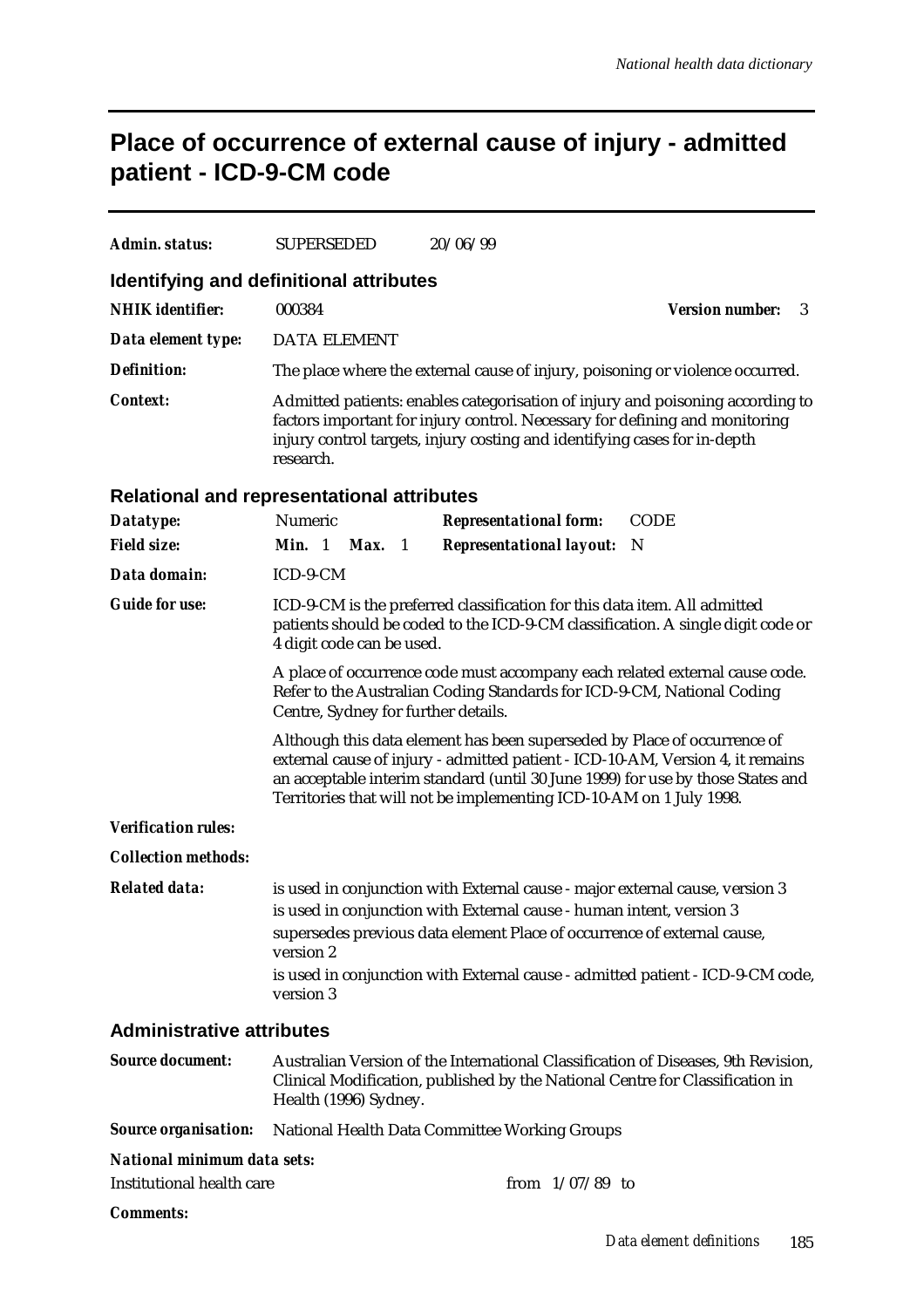## **Place of occurrence of external cause of injury - nonadmitted patient**

| Admin. status:          | <b>CURRENT</b>                                                                                                                                                                                                                                                                    | 1/07/97                                                                   |                              |
|-------------------------|-----------------------------------------------------------------------------------------------------------------------------------------------------------------------------------------------------------------------------------------------------------------------------------|---------------------------------------------------------------------------|------------------------------|
|                         | Identifying and definitional attributes                                                                                                                                                                                                                                           |                                                                           |                              |
| <b>NHIK</b> identifier: | 000128                                                                                                                                                                                                                                                                            |                                                                           | <b>Version number:</b><br>-3 |
| Data element type:      | <b>DATA ELEMENT</b>                                                                                                                                                                                                                                                               |                                                                           |                              |
| <b>Definition:</b>      | occurred.                                                                                                                                                                                                                                                                         | The place where the external cause of injury, poisoning or adverse effect |                              |
| Context:                | Injury surveillance (non-admitted patients): enables categorisation of injury<br>and poisoning according to factors important for injury control. Necessary for<br>defining and monitoring injury control targets, injury costing and identifying<br>cases for in-depth research. |                                                                           |                              |
|                         | <b>Relational and representational attributes</b>                                                                                                                                                                                                                                 |                                                                           |                              |
| Datatype:               | <b>Numeric</b>                                                                                                                                                                                                                                                                    | <b>Representational form:</b>                                             | <b>CODE</b>                  |

| <b>Field size:</b>         | Min. 2<br>$Max.$ 2<br><b>Representational layout:</b> NN                                                                                                                                                                                                                                                                              |
|----------------------------|---------------------------------------------------------------------------------------------------------------------------------------------------------------------------------------------------------------------------------------------------------------------------------------------------------------------------------------|
| Data domain:               | 01<br>Home (includes farm house)                                                                                                                                                                                                                                                                                                      |
|                            | 02<br>Residential institution (excludes hospital [04])                                                                                                                                                                                                                                                                                |
|                            | 03<br>School, other institutional or public administrative area                                                                                                                                                                                                                                                                       |
|                            | Hospital or other health service<br>04                                                                                                                                                                                                                                                                                                |
|                            | 05<br>Place of recreation (mainly for informal recreational activities)                                                                                                                                                                                                                                                               |
|                            | 06<br>Sports and athletics area (mainly for formal sports etc.)                                                                                                                                                                                                                                                                       |
|                            | 07<br>Street or highway                                                                                                                                                                                                                                                                                                               |
|                            | Trade or service area<br>08                                                                                                                                                                                                                                                                                                           |
|                            | 09<br>Industrial or construction area                                                                                                                                                                                                                                                                                                 |
|                            | 10<br>Mine or quarry                                                                                                                                                                                                                                                                                                                  |
|                            | Farm (excludes farm house [01])<br>11                                                                                                                                                                                                                                                                                                 |
|                            | 12<br>Other specified places                                                                                                                                                                                                                                                                                                          |
|                            | Unspecified place<br>13                                                                                                                                                                                                                                                                                                               |
| <b>Guide for use:</b>      | To be used only for injury surveillance purposes for non-admitted patients<br>when it is not possible to use ICD-10-AM codes. New South Wales, Australian<br>Capital Territory, Victoria and the Northern Territory have implemented ICD-<br>10-AM from 1 July 1998. Other States may continue to use ICD-9-CM until 30<br>June 1999. |
|                            | Select the code which best characterises the type of place where the person was<br>situated when injury occurred on the basis of the information available at the<br>time it is recorded. If two or more categories are judged to be equally<br>appropriate, select the one that comes first in the code list.                        |
| <b>Verification rules:</b> |                                                                                                                                                                                                                                                                                                                                       |
| <b>Collection methods:</b> |                                                                                                                                                                                                                                                                                                                                       |
| <b>Related data:</b>       | supersedes previous data element Place of occurrence of external cause,<br>version 2                                                                                                                                                                                                                                                  |
|                            | is used in conjunction with External cause - non-admitted patient, version 4                                                                                                                                                                                                                                                          |